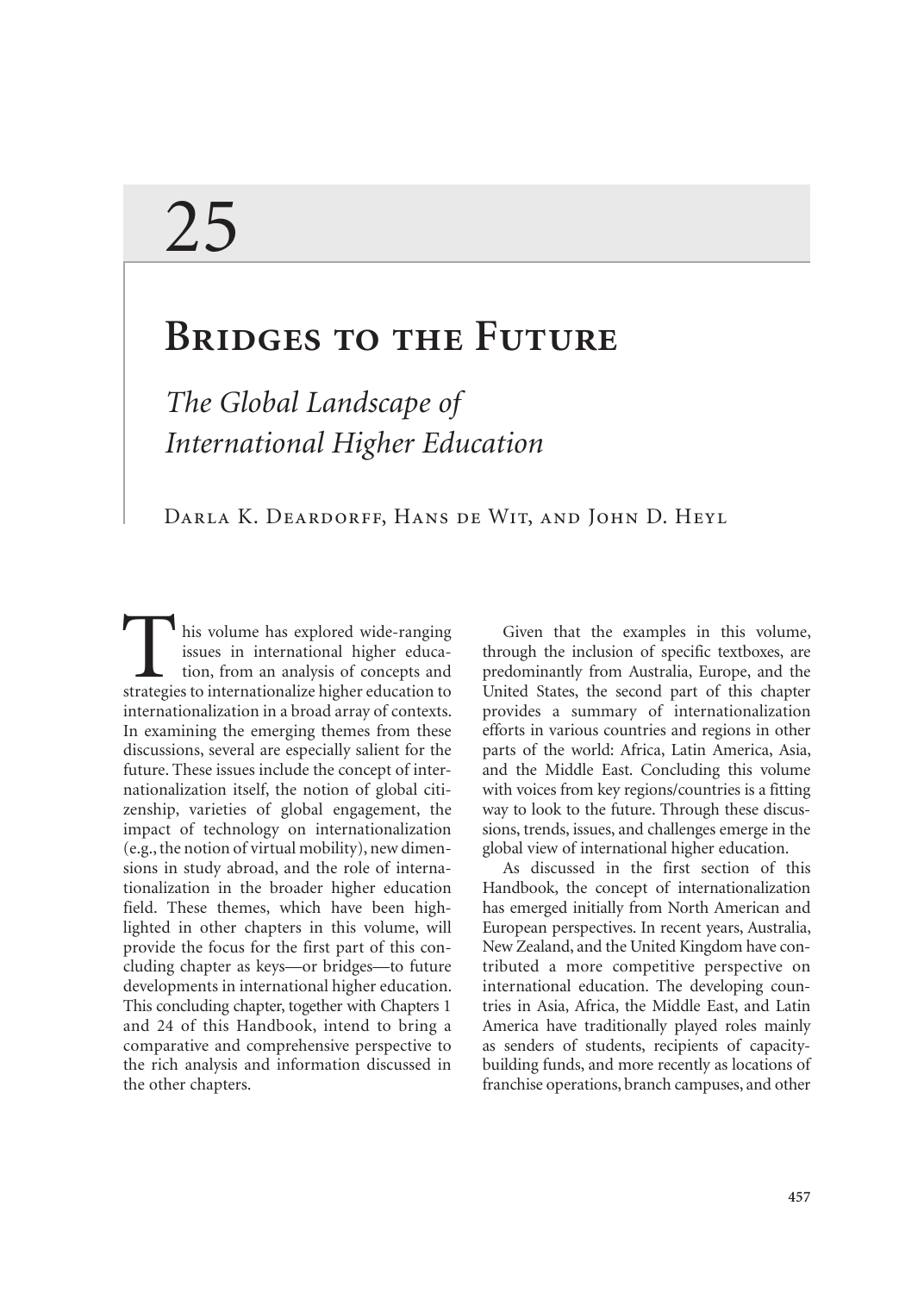forms of cross-border delivery (as discussed in the fourth section of this handbook). This is all changing. The globalization of the world's knowledge economies and societies dramatically impacts the role of higher education and its international dimensions in the regions, as highlighted in this chapter. One can speak of a global higher education environment in which these countries and their institutions of higher education become competitors, equal partners, and key actors.

The consequences of these new developments for the way internationalization as a concept and as a process will evolve are not yet clear. For the moment, internationalization is still primarily driven by rationales, strategies, approaches, and activities from the traditional regions of North America, Europe, and Australia. A future edition of this Handbook will surely see a more prominent role of other regions in international higher education. It would have been negligent, however, not to address the increasingly proactive role these regions and countries play in international higher education.

International higher education is at a turning point, and the concept of internationalization itself requires rethinking to take into account the emerging new world and higher education realignments. Other important developments in international higher education as described below relate to this pivotal juncture. Throughout these brief discussions of thematic and regional directions in higher education, relevant questions will be raised that invite further exploration as international higher education moves into the future. Indeed, continued research and exploration of these and other questions will continue to propel the field forward and possibly even transform the nature of higher education itself.

#### **Thematic Issues and Trends**

#### **Higher Education Institutions as Global Citizens**

In terms of global citizenship, institutions are increasingly stating the need for their students to become global citizens. Yet, what does it mean for an *institution* to be a global citizen? What responsibilities does an institution need to address within a larger global context? One example in guiding this discussion is the United

Nations Global Compact, a strategic policy initiative in which companies, organizations, and universities embrace 10 universally accepted principles related to human rights, labor, environment, and anticorruption (http://www .unglobalcompact.org/). Another example is the attention that institutions increasingly give to tackling global issues, particularly through research that may lead to innovative solutions to complex problems, especially if institutions are able to engage in truly interdisciplinary research and collaboration. Even within this attention to global issues, however, institutions must guard against the "expert syndrome" of providing answers rather than seeking to learn. Recent developments also caution universities' intent on establishing a global brand around the world, particularly through branch campuses. Given some of the criticisms of the more colonialist tendencies of some internationalization abroad efforts—as well as some well-publicized branch campus forays and closures—institutions and programs need to more closely examine and monitor such efforts in collaboration with a wide variety of stakeholders. Sutton and Deardorff (2012) suggest that institutions engage as global citizens through partnership, collaboration, and authentic dialogue, "measuring success in terms of mutual benefit and global action," with internationalization becoming a "process of increasing synergies among scholars, deepening student and institutional engagement in the world, and creating ever larger networks of discovery," which could transform the very nature of higher education (p. 17).

Key questions emerge in this area: Will institutions remain institution-centric or move to become more global-centric? How do global efforts align with institutional mission? How can institutions work more closely together on global efforts? Which partners do institutions need to engage in their global efforts to be more global-centric? What competencies are needed for institutions to engage as global citizens in the world? What (and whose) ethical standards are to be used to guide global engagement? What might happen if institutions understood their actions as functioning within an emerging global system of higher education? These are issues that should engage not only senior international officers (SIOs) but university presidents as well. For example, Chancellor Victor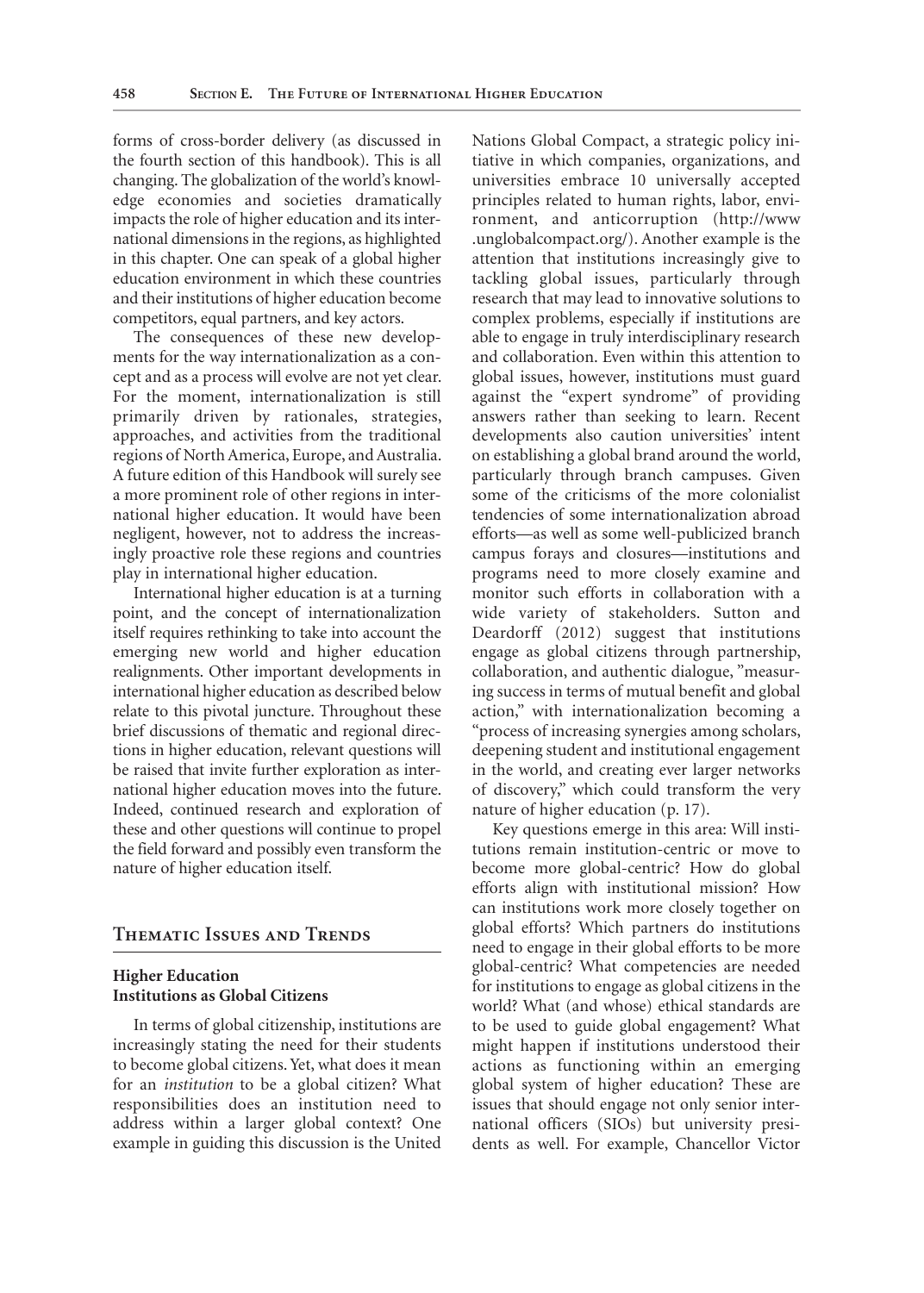Boschini (2011) of Texas Christian University reflects the views of many of his peers when he says, "By thinking differently, planning more strategically and utilizing and integrating the many resources already available on our campuses and in our larger communities, global education can remain at the core of the institutional mission." Through integration of leadership, strategic planning, and resources, higher education institutions will emerge as global citizens as they engage more broadly in the world.

#### **Students as Global Citizens**

As institutions explore their role in the larger global context, they are simultaneously also focused on their students' development as global citizens, which is increasingly reflected in institutional mission statements (Green, 2012). Yet, even as more universities state the desire to graduate global citizens, debates arise around terminology, definitions, and assumptions inherent in this movement. These include whether one can indeed be a citizen of the world and whether being a global citizen is a right to be enjoyed only by the privileged who have access to higher education. Furthermore, whose values, morals, and ethics are to be used to guide one's global citizenship, and is it possible and desirable to reach commonly agreed upon foundational principles? Thus, many ethical dimensions are surfacing within this more traditionally academic discourse. Other discourse centers around how institutions develop global citizens, with university curricula and programs supporting this aspiration (see Chapters 14 and 15, this volume).

Other questions that institutions need to address around students as global citizens include the following: What are the assumptions made in the pursuit of developing global citizenship in students? What specific knowledge, skills, and attitudes are desired in global citizens—and according to whom? With competencies frequently emerging in literature on global citizenship, are there generic competencies that should be addressed by every program, or are there also competencies specific to each discipline that impact students as global citizens in their future professions? (See Chapter 16, this volume.) How is global citizenship to be assessed in students? Is global citizenship more about responsibility and

engagement in the world and developing a lifestyle conducive to sustainability of the planet? These questions, increasingly put to international educators as well as to other key players in higher education, will be further debated in the years to come. In addition, institutions will need to more closely examine what it means for faculty and staff to be global citizens.

#### **Redefining Study Abroad**

*Study abroad* is a generic term with different meanings to different people and in different regions. Regardless of terminology, the landscape of study abroad is changing as a consequence of developments in international higher education in several different ways:

• First, possible destinations for study abroad have dramatically expanded in recent decades. The end of the Cold War, the commercialization of study abroad as a higher education business, the growth of the Internet, and the diversity of program providers have extended realistic study abroad opportunities far beyond traditional destinations in the developed world.

• Second, due to the surge in global migration in recent decades, there is a stronger relation between local and global, between intercultural and international (see Chapter 17, this volume). One encounters intercultural and international not only by crossing national borders but increasingly around the corner in one's own country and neighborhood. Developing intercultural and international competencies may be as possible in communities, companies, and one's own university as in other parts of the world (as discussed in Chapter 16).

• Third, technological developments such as the Worldwide Web, Internet, and social media make interactions between different cultures and regions possible without moving across borders. The notion of virtual mobility is entering international higher education. In recent years, more students and faculty from different parts of the world are interacting online in classrooms, projects, and assignments and learning from each other's different cultural, international, and didactic views directly and interactively in a way that physical mobility may not always accomplish.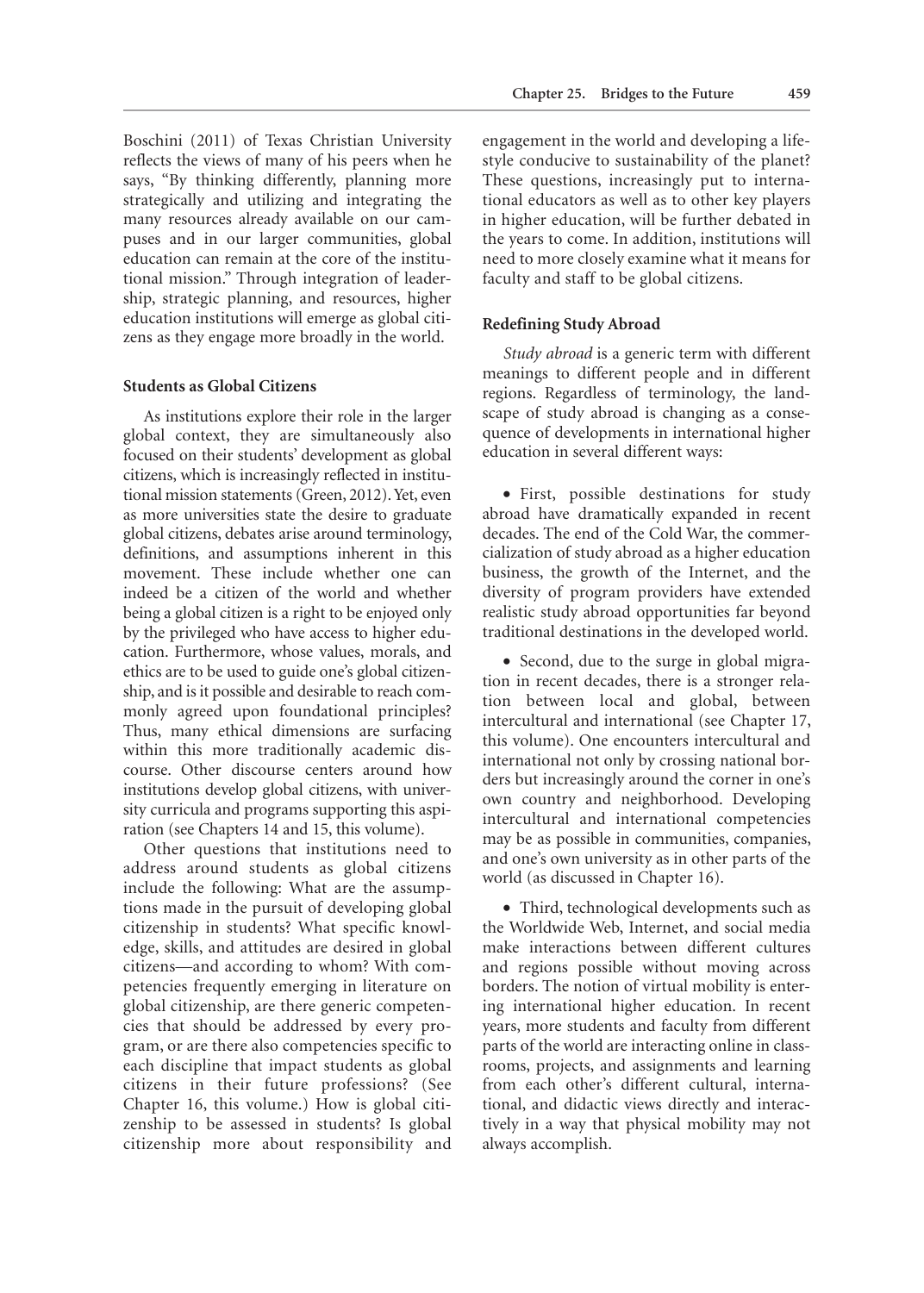• Fourth, internationalization and study abroad have moved into primary and secondary education by classroom exchanges and online interactions, as well as by individual social media contacts. In addition, "gap year" experiences between secondary and postsecondary experiences are becoming increasingly common. Students of the current and future generations entering universities and colleges are often more internationally connected than previous ones. University-level study abroad can build on these experiences.

• Fifth, study abroad is no longer solely an undergraduate experience but increasingly takes place at the master's and doctoral levels, beyond research abroad.

• Sixth, study abroad, or education abroad, no longer means only *academic* study in another location. Increasingly, students are seeking other intercultural and international experiences, such as those involving internships, research, volunteerism, and service learning abroad.

• Seventh, study abroad is no longer an isolated activity but is integrated into the curriculum and teaching and learning process (see Chapters 14 & 15). This emphasis has stimulated efforts to assess study abroad outcomes, in terms of learning, personal growth, and selfdevelopment (see Chapter 10).

• Eighth, the demographics of those who study abroad have been changing beyond the traditional white females to represent the increased diversity of backgrounds, ages, and experiences of students in higher education. These programs now need to adapt and change to accommodate these changing demographics and needs.

• Ninth, the provider landscape for study abroad has changed dramatically in recent decades. Nonprofit and for-profit providers not directly associated with universities—and sometimes developing university-level accreditation themselves—account for a significant portion of study abroad activity. This sector represents a newly competitive environment for universitybased study abroad (Heyl, 2011).

• Tenth, given the accessibility of students to direct-enroll into higher education institutions in countries abroad and given increased ease of access to many other international opportunities

outside of higher education, traditional study abroad programs offered through higher education institutions may no longer seem as relevant to students of the future. Frost (2009) suggests that innovative leaders of the future will have engaged in an international experience characterized by going solo, going long, and going deep—meaning they may often obtain these experiences outside of a traditional study abroad experience.

• Eleventh, given the trend to shorter lengths abroad, universities will need to explore innovative, cutting edge models beyond summer programs to accommodate and support students in their academic and intercultural learning beyond simply getting students abroad. This could include rethinking the semester system entirely and engaging students in ways thus far not explored in learning experiences in other cultures, including in their own countries.

As a consequence of all of the above, study abroad is evolving from a one-time experience of a semester or a year in undergraduate education to a palette of intercultural and international experiences in education, even beyond what the university offers. Given these numerous trends and changes within study abroad, international higher education will need to continue to innovate study abroad offerings to meet the increasingly diverse needs and experiences of students. Questions for the future include the following: How will study abroad adapt to the rapidly changing landscape? Will there continue to be a need for traditional study abroad programs offered through higher education institutions, especially given an emerging global system of higher education? How will institutions respond to and support students who no longer come through traditional study abroad programs? What other players will emerge to provide international opportunities for students to gain knowledge and skills for a global economy? It's time to rethink traditional study abroad programs and re-imagine these programs for a rapidly changing global landscape.

#### **Changing Rules of Institutional Engagement**

Another issue moving forward is that of institutional engagement. In the current higher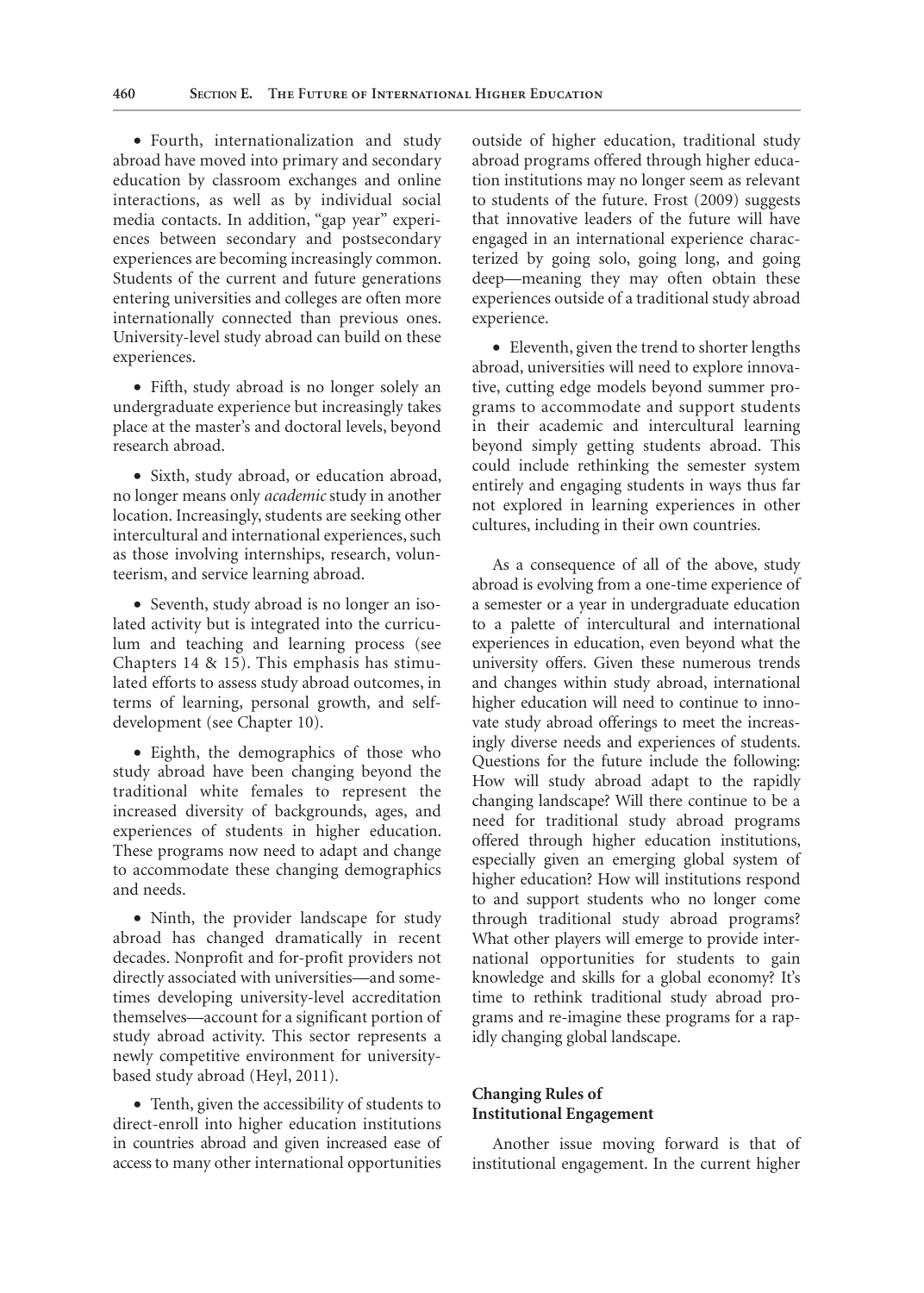education environment, there is no shortage of rhetoric about being "internationally engaged." Indeed, quite a number of new positions in the United States even include this term in senior administrators' titles, such as vice president for global engagement. But what does this mean? The answer, of course, is that *engagement* can mean many different things. For some institutions, it means nothing less than winning multimillion-dollar technical assistance grants for faculty to work in the developing world or to collaborate with partners in the developed world on complex research projects. For some, it means improving the institution's position in global rankings or joining regional or global consortia and associations of like-minded institutions. For others, it means linking the Language Across the Curriculum program to appropriate study/service learning/internship opportunities abroad. For still others, it will mean offering dual degrees with partner universities abroad or having numerous overseas universities as partners through various signed agreements. New rules for engagement are emerging, including new partners, some outside higher education, such as corporations, governments, advocacy groups, and civil society organizations. Regardless of how institutional engagement takes shape, one surety is that "active engagement with the rest of the world has become fundamental to a high quality education, one that prepares students and their communities for the larger world in which they will live and work" (American Council on Education [ACE], 2011, p. 6). The job of those in senior-level administration at higher education institutions is to determine—taking into account all resources available—what kind and level of engagement would strengthen the international ethos of the institution and enhance the quality of education it offers. That is, whatever the choice of particular international initiatives, partnerships, or assessment tools, the overall effort should be missiondriven. Furthermore, strategic global institutional engagement "must take place within the framework of an overarching institutional strategy that aligns closely with the institution's mission, history, and values," versus the more ad hoc approach of many institutional engagement efforts currently (ACE, 2011, p. 19). In the end, such strategic global engagement can result in an institution that provides a higher

quality education in preparing students for the future.

#### **Declining Public Support for Higher Education**

Declining public support for higher education globally, but particularly in the United States, the United Kingdom, and parts of Europe, will force many senior-level administrators to focus on resources in the coming decade. As was noted earlier in this volume,

Presented with a world of opportunities but only limited resources. . . [international educators face] a most daunting task. Making informed and creative choices about internationalization—with a clear sense of the interplay between risks and benefits, opportunities, and imperatives, obstacles and resources—requires unique skills and talents, real vision, and sustained commitment. (Chapter 1, p. 24)

The issue of resources—not just financial resources but also those associated with the institution's faculty, student, and alumni profile and with the institution's location and history—is leading many SIOs and administrators to think in increasingly entrepreneurial ways, such as increased recruitment of students, use of agents, and franchising. Some consider this a move toward the commercialization of international education. Some may also see this commercialization as reinforcing neocolonial mind-sets. Others embrace the challenge enthusiastically. In any case, this trend toward trying to maximize resources raises important ethical issues, such as those addressed by Knight (2008, 2011a) and de Wit (2011a). Specifically, the declining public support for higher education, has forced international educators to embrace entrepreneurial approaches to increase resources from whatever source: student tuition/fees, grants, gifts from alumni and private donors, and commercial partnerships with for-profit vendors. As noted in several chapters in this volume, collaboration is becoming a prominent pathway to maximize resources (both financial and human capital) in a period of constrained resources. When the partners are private entities, however, there will be inherent challenges, including tension over proprietary ownership, that will limit transparency and openness. There may also be a clash of business and educational cultures,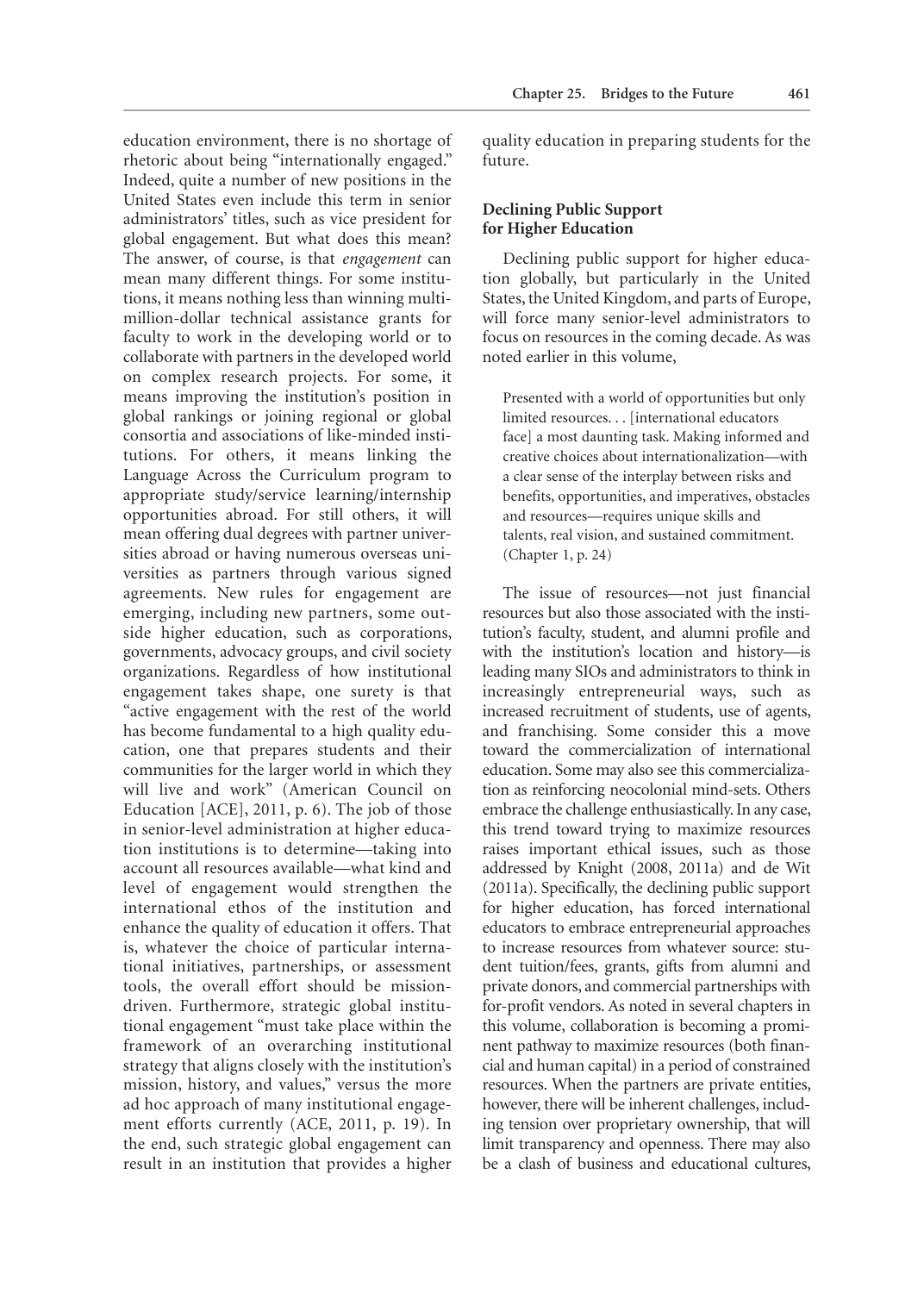which creates further tensions in overall mission and operational mandates and exacerbates questions around quality of education.

#### **Global Competition**

Another recurring issue in this Handbook is that of global rankings of higher education institutions, which has raised the stakes for institutions to compete against international entities and among each other. (See Chapter 24 for more discussion on global rankings.) This process encourages institutions to attempt to link with more prestigious ones to elevate their visibility and brand. One can question the methodologies of the various ranking agencies, but what institution would not tout its placement (in relation to "peer" institutions) if doing so put it in a stronger competitive position? The rise of global rankings exacerbates the already competitive field of higher education and escalates the tensions around competition versus collaboration.

Ben Wildavsky's (2010) *The Great Brain Race: How Global Universities Are Reshaping the World* is an important case in point. Wildavsky's title itself implies a competition in international higher education that is certainly not new but one that has increased in recent years due to several developments. First, positioning higher education as a global export service (as designated by the General Agreement on Trade in Services [GATS] in 1995) implies that it is a traded, fungible activity—not quite on the level of consumer electronics, but somehow more real than financial services. To be successful, a traded good requires competitor research, packaging, and marketing. U.S. colleges and universities, even very prestigious institutions, have done this kind of branding for a very long time, mainly in search of an ever more qualified and diverse entering class of domestic students. That competition has now become global, both for the growing cohorts of internationally mobile students and faculty and for establishing branded entities abroad (see the fourth section of this Handbook). The reality that the clear majority of the highest-ranking institutions are U.S.- and European-based—all with colonizing pasts—raises the question of whether global competition (via rankings) is resulting in a new wave of cultural imperialism. Koehn and Obamba (Chapter 23, this volume) address this matter directly in their discussion of a new era

of authentic partnerships where mutual advantage is the key to success and sustainability. Yet, given the global competition generated through rankings, it is important for institutions to also recognize that "to be competitive . . . virtually all institutions will have to collaborate to leverage scarce resources, broaden possibilities, and extend impact" (ACE, 2011, p. 7). Pol (2012) concurs by stating that "cooperation in all its dimensions, between disciplines, institutions, countries, sectors, . . . represents a competitive advantage" (p. 30). Thus, competition and collaboration sometimes represent two sides of the same coin. This new reality leads to numerous questions including the following: How do global rankings address quality? What is the end result of global rankings? How do institutional collaboration, international engagement, and global responsibilities fit with global competition, given that "collaboration is this century's necessity" (ACE, 2011, p. 7)? The answers to these questions may result in a paradigm shift in the future for international higher education.

#### **Diversification of Higher Education**

Returning to the themes from Chapter 1 of this volume, it is important to place internationalization within the larger context of global education. In the future, students will gain their education not only in postsecondary institutions but also through a wide variety of providers including not-for-profit organizations, corporations, and online venues such as Khan Academy (www.khanacademy.org), Udacity (www.udacity. com), edX (www.edexonline.org), online providers of free education, or the British Open University, one of the world's largest universities with more than 250,000 students, all enrolled in distance education modules that lead to degrees. Arthur Levine (2010, n.d.), president of the Woodrow Wilson Foundation, predicts that, in the future, such diverse providers will result in colleges and universities losing their monopoly on education. As a result, he suggests that degrees will become less important; educational outcomes, in particular skills, will grow in prominence to the point of students having "educational passports" documenting their lifelong learning and outcomes achieved (http://education.gsu.edu/ctl/Programs/Future\_Colleges. htm). This means traditional functions of postsecondary educations will become "unbundled,"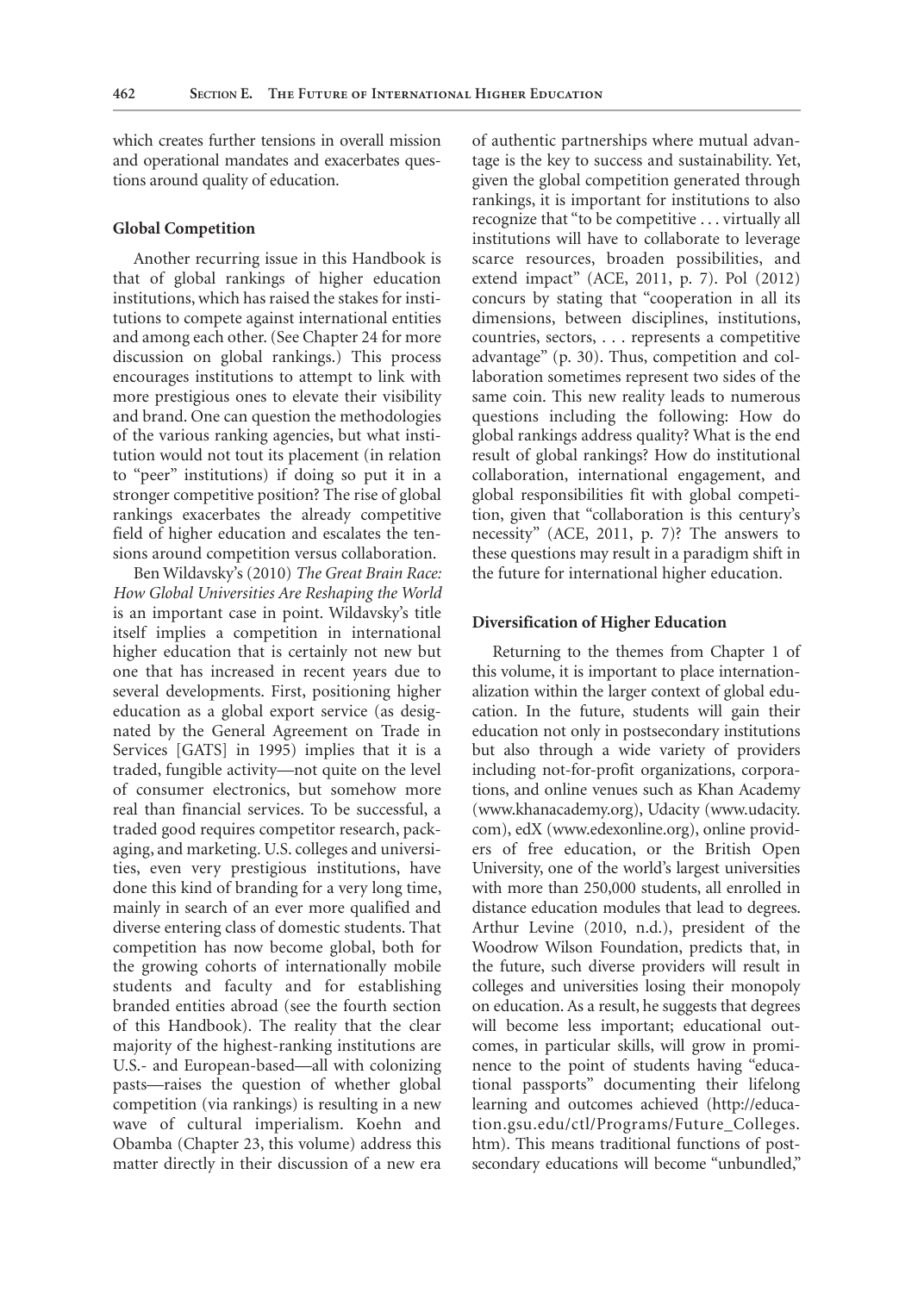according to Levine, and students, not institutions, will drive the educational agenda as they consume an á la carte version of education from multiple providers that best meet their needs as well as the needs of a global society, given that higher education is currently preparing many students for jobs that still do not exist. In this kind of future, international education will need to innovate as more diverse providers emerge. Even now, this is occurring, with private companies providing a myriad of services including credential evaluation, recruitment, pathway programs, education abroad programs and assessment platforms. Other experts have envisioned a future where "faculty, students, research activity, teaching models, and ideas will travel freely" (ACE, 2011, p. 7). Implications of this kind of future are immense: How will postsecondary institutions change to meet the "unbundled" education pursued by students in the future? How will institutions compete with other educational providers? In other words, what will be the valueadded for continued institutional internationalization? How will programs change to truly meet the needs of students? What quality assurance mechanisms can be introduced to ensure the quality of the education being provided, especially beyond traditional mechanisms that are solely within a higher education context? These developments will dramatically change interna-

#### **Access to Education**

tional higher education.

With only 10% of the world's population having access to secondary education and 1% with access to higher education, access to education is a little discussed but increasingly crucial issue within the global landscape (Bhandari, 2012). How will higher education address the increasing divide between those with access to education and those with little or no access? Furthermore, given that in the United States alone, the secondary incompletion rate (i.e., high school dropout rate) is 25% annually (which nears 50%, in some urban areas), meaning one million Americans do not complete high school each year, what responsibilities do postsecondary institutions have in addressing this issue (Sanchez & Wertheimer, 2011)? How will higher education mitigate the ever-growing divide between the "haves and have-nots," especially in regard to access? How will global

migration flows impact access to higher education? And how will the disconnect between secondary and postsecondary education be addressed, even within international education? For example, Asia Society, based in the United States, has been working on global education and global competence within U.S. primary and secondary schools, developing intercultural learning outcomes similar to those in postsecondary literature. How can the various sectors work more closely together to ensure the seamless education—and access to education—of students in regard to achieving global learning outcomes?

#### **Other Elements**

Several elements of what has hitherto been understood to comprise international higher education are clearly in motion as the 21st century unfolds. One of the certain realities in coming decades is that student and faculty mobility will increase, perhaps dramatically, which leads to the notion of a more integrated mobility approach, including integration not only of individuals, but also of curricula and ideas. Another very likely reality is that faculty, students, and institutions will find ways to use technology to expand their teaching, learning, and research networks. A third likely reality, as noted above, will be the increasing role of private entities—academic, commercial, and nonprofit/charitable—in changing the resource mix and research priorities of higher education. A fourth one is the shifting regional centers of attention and leadership in higher education. Finally, and perhaps more darkly, critical global problems—environmental degradation, sustainable energy alternatives, poverty, the future of the welfare state, infectious disease and global health issues, violence arising from economic, religious and demographic tensions, and terrorism—will likely become even more urgent. And looking more broadly at the trends that will impact the world in the next 20 to 25 years, seven have been identified by the Center for Strategic and International Studies (Aughenbaugh, Falk, Moss, & Shapiro, 2010) as being the following: (1) population; (2) resource management and climate change; (3) technological innovation and diffusion; (4) the development and dissemination of information and knowledge; (5) economics; (6) the nature and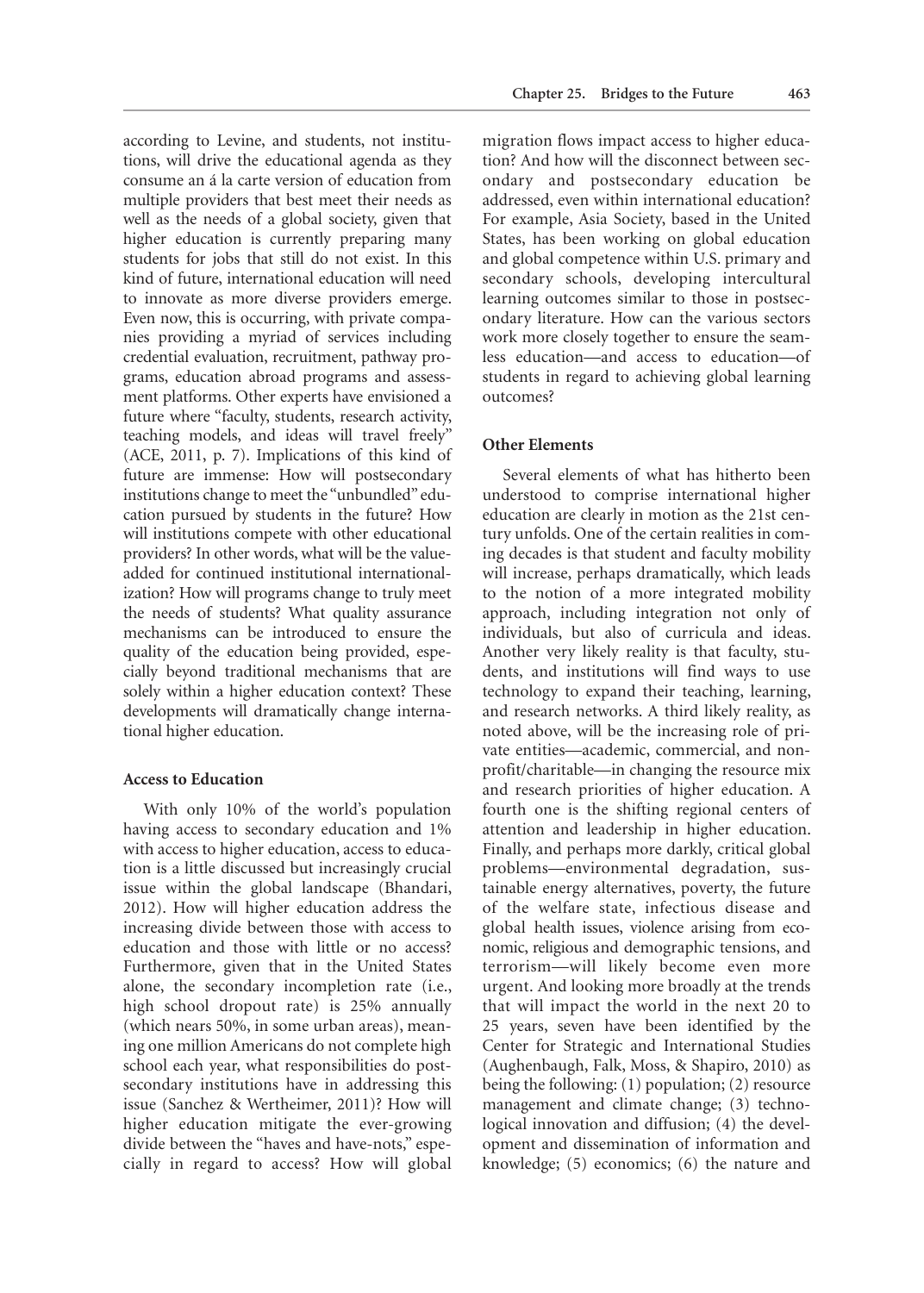mode of security; and (7) the challenge of governance. These seven trends can serve as the basis of further discussion on how higher education will respond and adapt. The internationalization of higher education, to be fully relevant to the educational mission of institutions and to the wishes of the citizenry on which those institutions rely, will have to address these larger issues and trends.

#### **Regional Trends**

The thematic trends and issues with respect to internationalization as described in this chapter are one important element. Regional trends are also important. As mentioned at the start of this chapter, the concept of internationalization, as well as its main actors, were for a long time shaped by North American and European experience, with a gradually increasing role for Australia and New Zealand. Given that "the rise of other systems of higher education and research, especially in Asia and to a certain extent in Latin America, is associated with the

spread of modernization" (ACE, 2011, p. 15), the global landscape continues to evolve in terms of players and partners. Thus, the second part of this chapter highlights challenges and trends in internationalization in various countries and regions in those other parts of the world: Africa, Asia, Latin America, and the Middle East, as viewed by experts in those regions. Given the limited space devoted here to these regional and country discussions, it is important to recognize the challenges inherent in summarizing key trends and issues.

#### **Africa**

Africa is emerging as a player in international higher education. Given the combination of capacity-building initiatives, an emerging private sector, economic development, and presence of other global players like the Middle East and China, African higher education is on the rise. One expert provides an overview of trends, challenges, and the future of internationalization within African higher education.

### BOX 25.1 In Africa: Emerging Trends, Realities, and the Unknown

*James Otieno Jowi*

Coordinator, African Network for Internationalization of Education, Moi University (Kenya)

Internationalization is a widely discussed phenomenon that is also shaping the higher education sector across the world in unprecedented and different ways. At the same time, it is one of the main drivers of change in higher education, including in Africa (Kishun, 2006), and is increasingly gaining a central position within the education sector. From the beginning, higher education in Africa has encountered internationalization in various ways and amid myriad challenges. Over the years, it has presented several challenges, risks, and opportunities to the sector. It continues to be a major force determining reforms in higher education in the continent.

#### *Main Rationales*

The growing influence of internationalization on higher education is not in much doubt. However, it is becoming more evident that the rationales that drive the process vary between regions, countries, and even institutions. Africa, like other parts of the world, responds to internationalization in ways peculiar to its circumstances and context. According to the International Association of Universities (IAU), *3rd Global Survey on Internationalization* (IAU, 2010), institutions in Africa consider strengthening research and knowledge production and internationalizing curricula as the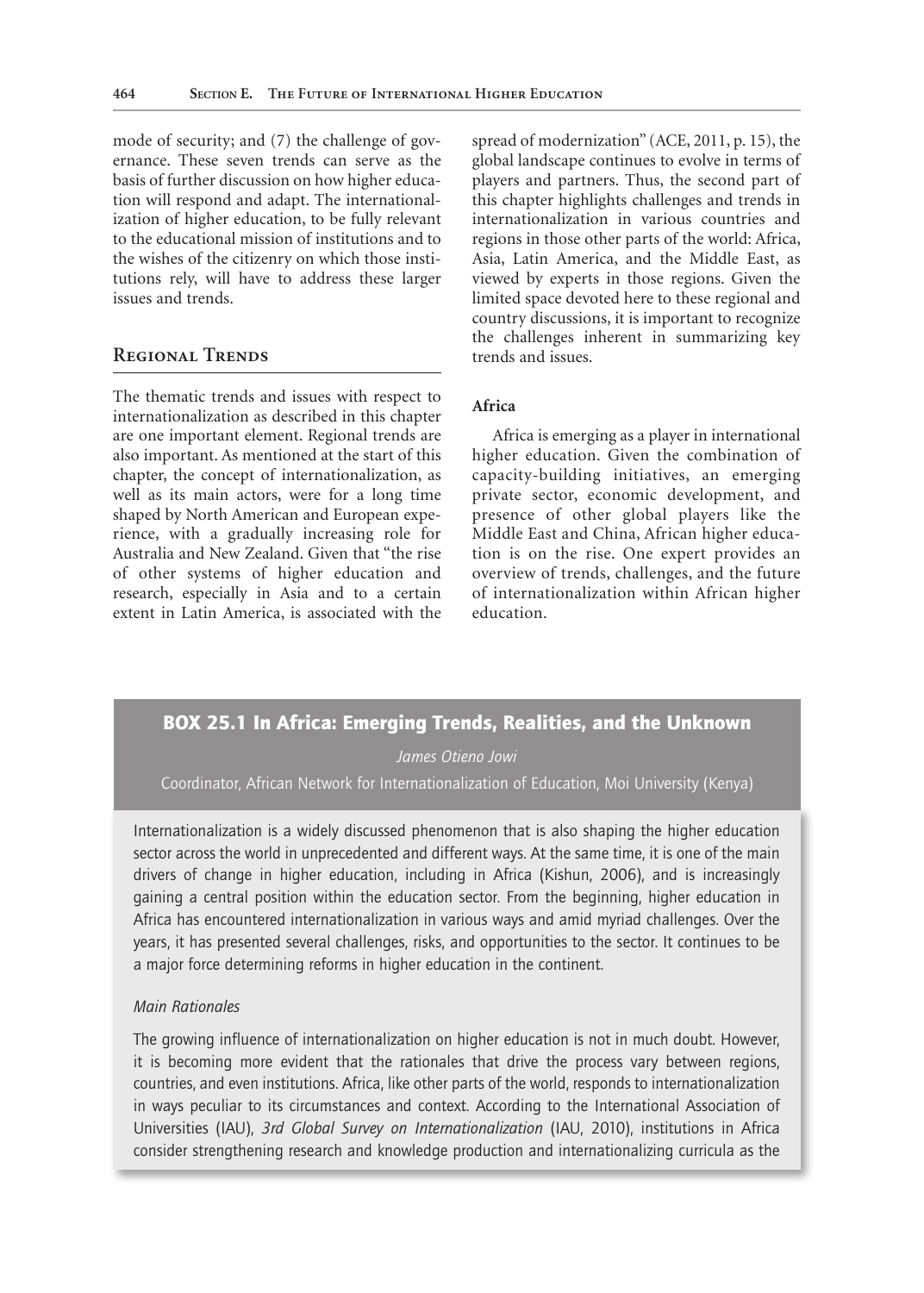major rationales for internationalization. Other recent studies have documented the same conclusion (Oyewole, 2009; Teferra & Knight, 2008). The academic rationale includes strengthening research capacity and knowledge production, internationalizing curricula, enhancing academic quality, developing human resource capacity, and increasing competitiveness (Oyewole, 2009). This is mainly to enhance the weak research and institutional academic capacities of African universities.

#### *Emerging Trends and New Realities*

In recent years, there have been new occurrences in the international dimension of higher education in Africa. Intra-Africa university cooperation is an emerging phenomenon that has led to increased mobility of students and staff (Mulumba, Obaje, Kagiso, & Kishun, 2008) and more collaborations between and among African universities. This new development could contribute to the regionalization of internationalization in Africa. It is expected to contribute to reducing the scale of brain drain as it provides new mobility alternatives within Africa. It could also strengthen capacities within African institutions and bring some local relevance in academic engagements.

Development partners are also showing renewed interest in Africa's higher education, creating more opportunities for internationalization. For example, new initiatives have emerged within the African Higher Education and Research Space (AHERS) and the Arusha Convention, modelled along the lines of the Bologna Process in Europe. Several African countries are witnessing improvements in information and communication technology infrastructure. The development of regional quality assurance frameworks and ongoing harmonization of education systems could soon begin to contribute to more internationalization within Africa.

Apart from the intra-Africa initiatives, growing opportunities must be noted for collaborations and partnerships with other parts of the world. Collaborations with Asian countries have continued to grow, surpassing those with U.S. institutions (Jowi, 2009).

#### *Challenges, Opportunities, and Risks*

Internationalization presents several opportunities to the higher education sector in Africa. The renewed interest in Africa's higher education by African organizations, governments, and development partners enhances prospects for increased internationalization. It could also play an important role in enlarging Africa's research capacity and knowledge production, which is quite marginal (Teferra, 2008) and heavily dependent on external resources.

However, institutional challenges and drawbacks render most institutions unable to respond to the demands of internationalization. Quality still remains a major concern and will continue to hinder broader internationalization efforts. The coordination of the regional frameworks and the discordance that they have with respective country policies and systems are still problematic.

Internationalization also comes with attendant risks, especially for higher education systems in developing countries. The main risk for Africa is the now perennial issue of brain drain, which has had serious consequences for the capacities of African institutions (Altbach, 2002; Mohamedbhai, 2003; Salmi, 2003). It has resulted in further marginalization of Africa in global knowledge production as it depletes the already scanty capacity. The other risk is commodification and commercialization aggravated by the privatization of the sector and the influx of foreign providers. Internationalization is also still largely rooted in the historical dominance of the global North and based on junior and senior partner relations (Jowi, Kiamba, & Some, 2008).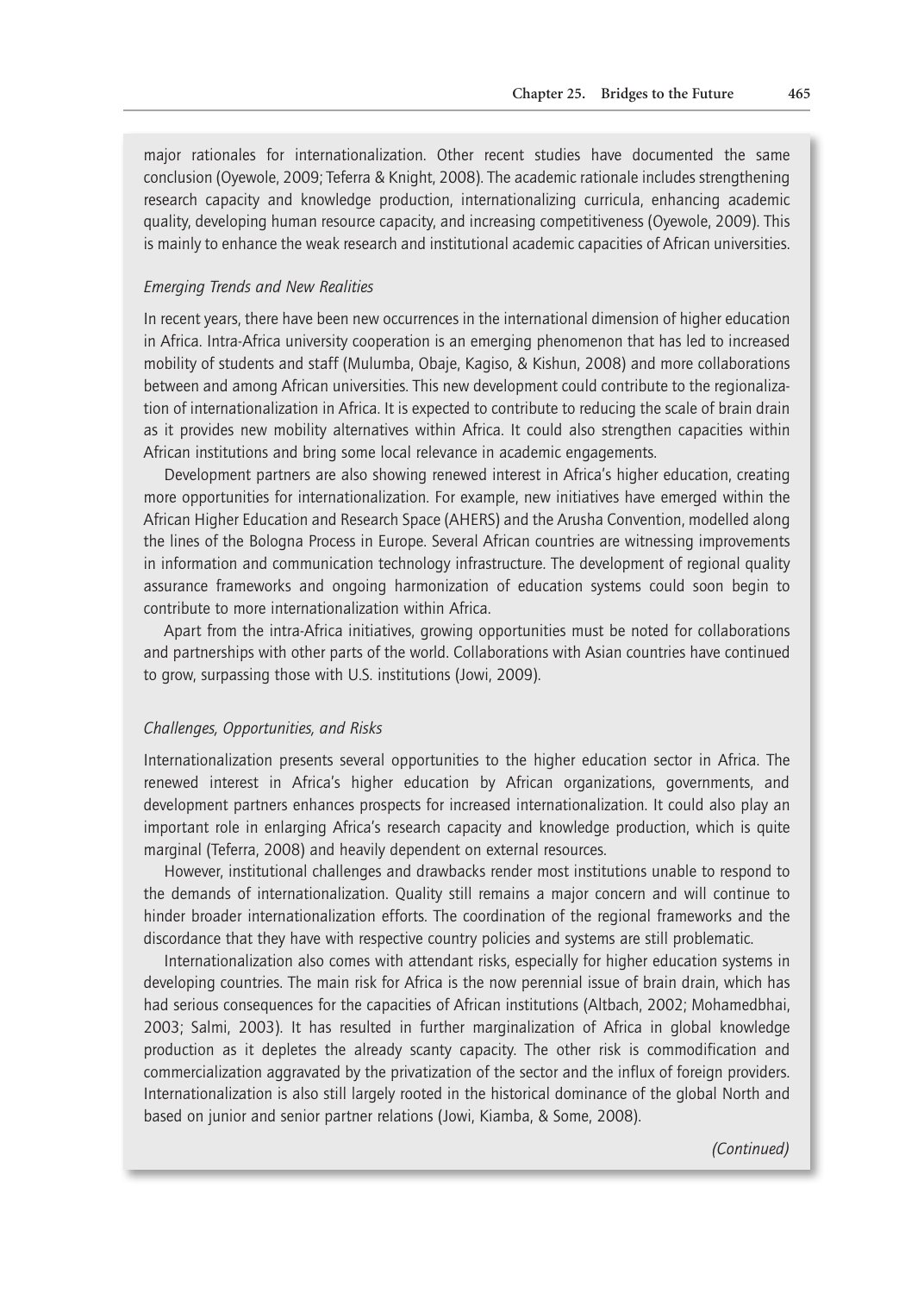#### *Contemplating the Future*

Internationalization presents a mixed future for higher education in Africa. The opportunities, if well utilized, could turn around Africa's higher education. At the same time, lacking a creative response, the challenges and risks could lead to serious consequences for the already weak sector. These consequences have critical implications for policy-making in African universities. The gains that have been made through national and regional frameworks need facilitation through supportive strategies and policies. Developments in key drivers of internationalization such as funding, quality assurance, and information communication technology could play a role in ameliorating the isolation of Africa from the fast-growing knowledge society. The need to strengthen institutional capacities for research and knowledge production will remain important for future internationalization.

As internationalization grows to be one of the powerful forces in Africa's higher education, questions still abound about what it portends for the future. While the benefits are many and varied, so are the risks. It is still unclear what the long-term benefits and risks will be for Africa. It is also difficult now to foresee the type of higher education institutions that Africa will develop as a result of increased internationalization. The unfolding scene is one of greater complexity, exacerbated by the many challenges and weaknesses facing the higher education sector in Africa.

#### **Asia**

Asia is increasingly emerging as a key actor in international higher education, and in particular, three countries are taking lead roles— China, India, and Japan—although one should not ignore the higher education evolution occurring in other countries such as Korea, Singapore, Vietnam, Malaysia, and Indonesia. The following three country sections are written by experts from the region and present their views.

# BOX 25.2 China: Key Issues and Trends of Internationalization of Higher Education

#### *Futao Huang*

Professor, Research Institute for Higher Education, Hiroshima University (Japan)

#### *Context and Rationales*

Although the meaning of internationalization of higher education has changed significantly in China over different periods, it has played a very important role in China's higher education reforms since the latter part of the 19th century. For example, China's first modern university, Peking University, was established in 1898 based on Western models. More important, the basic structure of the current higher educational systems was also essentially influenced by the former Soviet Union's patterns, when the People's Republic of China was established in 1949. Prior to 1978, when the implementation of the open-door policy and economic reforms were implemented, the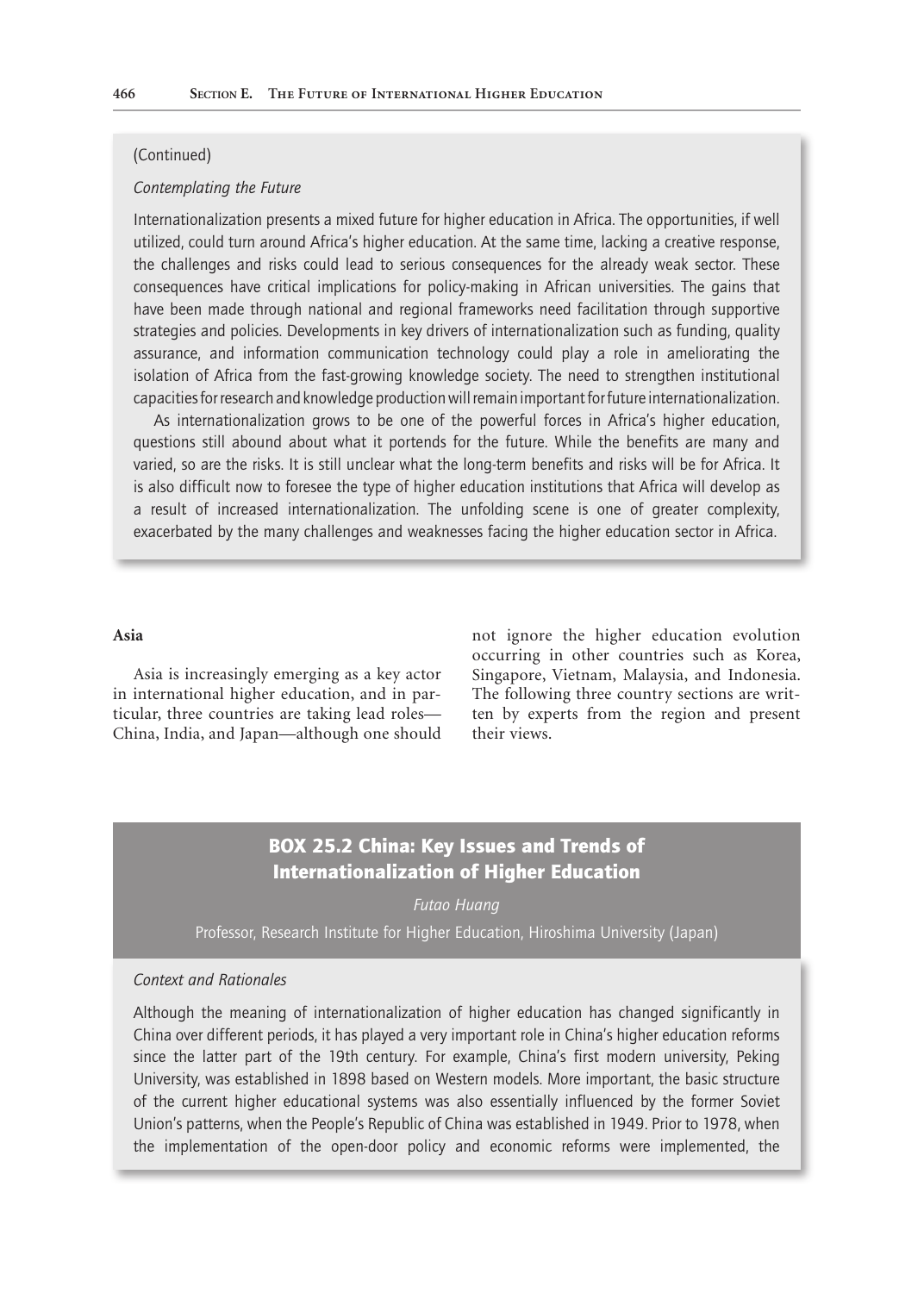internationalization of China's higher education had been shaped by political and ideological factors, which viewed a modern national higher education system as a key instrument for economic development. Thus, from the late 1970s to the early 1990s, a key motivation was a desire for implementing the open-door policy and economic reforms. After 1992, market mechanisms and international competition emerged as driving forces in the development of China's higher education. Internationalization of higher education in China, driven by challenges from globalization and worldwide competition, has meant focused priorities on academic quality and standards and on efforts to build world-class universities.

#### *Changes and Current Situation*

In response to increasingly complicated challenges, the internationalization of China's higher education has undergone considerable and progressively striking changes in recent years. First, given an increased number of Chinese students going abroad for their advanced studies at their own expense since the 1990s, in particular, the Chinese government developed a national strategy to fund 5,000 university students every year from 2007 to 2011 to study in leading foreign universities. The vast majority of Chinese students still select institutions in the United States, the United Kingdom, France, and Germany; recently, however, there has been rapid growth in numbers of Chinese students flowing into more diverse countries, including Australia, Canada, Japan, Singapore, Hong Kong, and South Korea. In addition, the Chinese government has continued to send both young and senior researchers, faculty members, and visiting scholars, including postdoctoral researchers, to foreign universities and research institutes through various nationally funded programs. It is estimated that every year, the highly selective central government dispatches nearly 10,000 faculty members and researchers to conduct their research abroad.

Second, the integration of an international dimension into university teaching and learning, including development of both English programs and bilingual programs (Chinese and English), has been greatly encouraged. This is especially evident in leading research-oriented universities in China. Regulated and facilitated by the Ministry of Education, more and more of these universities have been able to provide from 10% to 15% of their curricula entirely in English and bilingually at both undergraduate and graduate levels.

Third, since the mid-1990s, both the Chinese government and individual institutions have made great efforts to undertake the joint operation of higher education institutions and collaborative delivery of academic programs with foreign partners. Joint efforts include two aspects: on the one side, incoming foreign programs that are jointly provided by local universities and foreign partners in Chinese universities; on the other side, outgoing programs offered by Chinese universities in other countries, in particular via the Confucius Institutes. In addition to joint educational programs on Chinese campuses, two universities have been established by local institutions and foreign universities and approved by the Ministry of Education of China. The University of Nottingham, Ningbo, China, was established in 2004 by the UK University of Nottingham in partnership with Zhejiang Wanli University, a nongovernment institution. New York University, Shanghai, is being established by the U.S. New York University in collaboration with East China Normal University, one of the leading national universities in China. The agreement was signed in 2011, and operations will start in September 2013. In both cases, a majority of programs are imported and taught by faculty members from the United States, United Kingdom, and other countries. More important, the internal governance and management arrangements in the two jointly operated universities are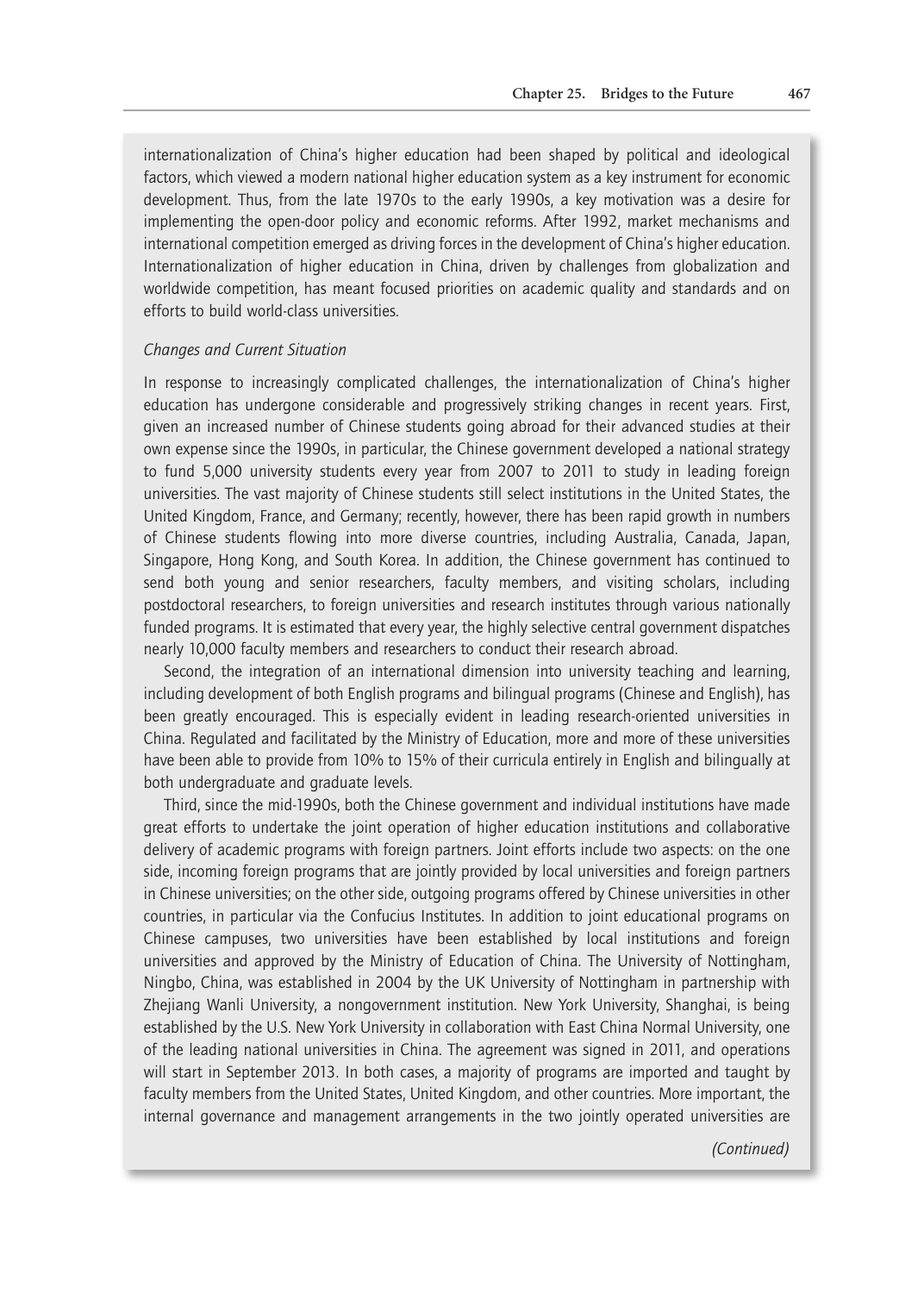modelled on UK and U.S. patterns. These institutions and programs have constituted a highly important component of the Chinese higher education system, and the government regards them as an effective means of internationalizing China's higher education and improving academic quality and standards.

Finally, since the mid-1990s, another important strategy for promoting the internationalization of higher education in China is to introduce international academic standards and to financially support several universities with the aim of becoming world-class universities.

#### *Issues and Trends*

Like many emerging countries in Asia, China faces numerous problems with the internationalization of Chinese higher education. These include the increasing brain drain; the quality assurance of incoming foreign educational services; the regulation of joint degree programs at an institutional level; the tension in conflicting policies between foreign and Chinese institutions and governments, especially with regard to unrestricted use of the Internet; and the integration of an international orientation into teaching and learning activities without affecting traditional culture and national identity. Moreover, although both the government and individual institutions have been attempting to realize mutual communication and exchange in the internationalization of higher education in China, it is still largely being undertaken as a one-way process, overwhelmingly dominated by major English-speaking countries with relation to personal mobility, provision of educational programs, utilization of academic norm and conventions, and so on. An added problem is that only a few leading universities—all belonging to the national sector—typically advocate for the policy of internationalization. This means that internationalization is restricted to a few selected key institutions with the primary goal of training elite students. In the future, individual institutions will be encouraged to play a more active role in the internationalization of China's higher education.

However, as internationalization has become one of the most effective means to improve the quality of China's higher education, it is evident that much effort will continue to be made at both national and institutional levels. China's central government will still maintain its strong leadership in stimulating the internationalization of higher education by developing relevant policies and strategies that are responsive and adaptable to new challenges.

# BOX 25.3 Internationalization of Indian Higher Education: From Intentions to Actions

*Rahul Choudaha*

Director of development and innovation, World Education Services (USA)

Indian higher education has recently been receiving significant interest from foreign institutions. This interest gained a big boost in March 2010 with the Cabinet approval of a bill to allow entry of foreign education providers in India. Although the bill is still awaiting approval by the Parliament, it has already created a sense of excitement and confusion at the same time for many institutions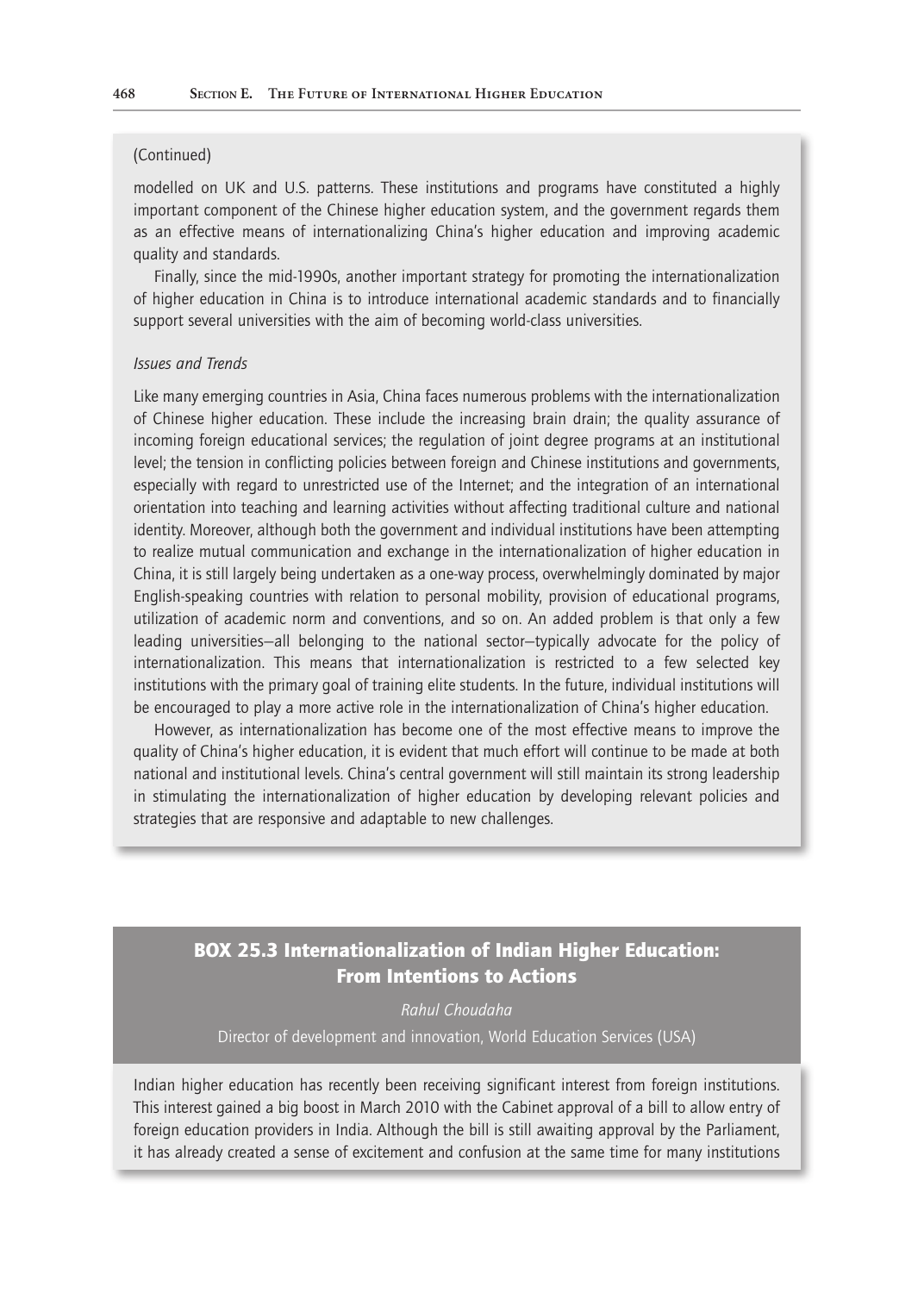in India and abroad. About the same time, an India-U.S. Higher Education Summit supported by the U.S. Department of State indicated interest of government on both sides to promote partnerships in higher education. Despite the regulatory challenges, however, foreign universities are seeking inroads into Indian higher education. For example, Leeds Metropolitan University and Lancaster University in the United Kingdom have taken the initiative to start full-fledged branch campuses in India, despite challenges they encountered.

While these positive and strategic developments are shaping the policy and practice of internationalization of Indian higher education, there are several challenges in translating intentions to actions. This discussion outlines opportunities and challenges with the internationalization of Indian higher education and concludes with a discussion of future directions.

#### *Opportunities*

With only 12% of the relevant age cohort enrolled in higher education, India offers huge potential for growth. The Indian middle class sees foreign education as valuable both for social recognition and for career advancement, resulting in an increasing demand for international programs.

Internationalization is glamorous and attracts students: Traditional outbound mobility of Indian students has been consistently increasing, however, many who aspire to study abroad do not have the resources. In addition, institutions with an international component in their programs also command a higher tuition. This has resulted in an increase in joint academic offerings and student exchange programs.

#### *Potential of Impact and Diversity of Institutions*

Although India is the third-largest postsecondary education system, internationalization is concentrated in a handful of institutions and types of programs such as business or engineering. There is enormous potential for foreign institutions to create mutually beneficial relationships with programs in social sciences and education, at one level, and vocational colleges at another level. For example, Montgomery College is leading an initiative to advance the community college model in India with the help of a grant funded by the US-India Education Foundation. Thus, internationalization opportunities exist beyond traditional models, level of programs, types of institutions, and fields of study.

#### *Challenges*

Among many challenges faced by Indian higher education, the lack of a coherent policy framework and institutional capacity to manage internationalization are two major hindrances.

1. Incoherent policy framework and lack of a national strategy:

The policy and governance framework of Indian higher education is allegedly corrupt, incoherent, and inefficient. There have been cases of corruption with leading regulatory bodies, including All India Council for Technical Education. The nexus of business, politics, and regulation also became evident with the quality issues with several universities. This policy incoherence has resulted in a paradoxical situation, where many high-quality institutions lack approval at the same time that many poor-quality institutions have approval. In addition, India also lacks a national strategy for internationalizing higher education.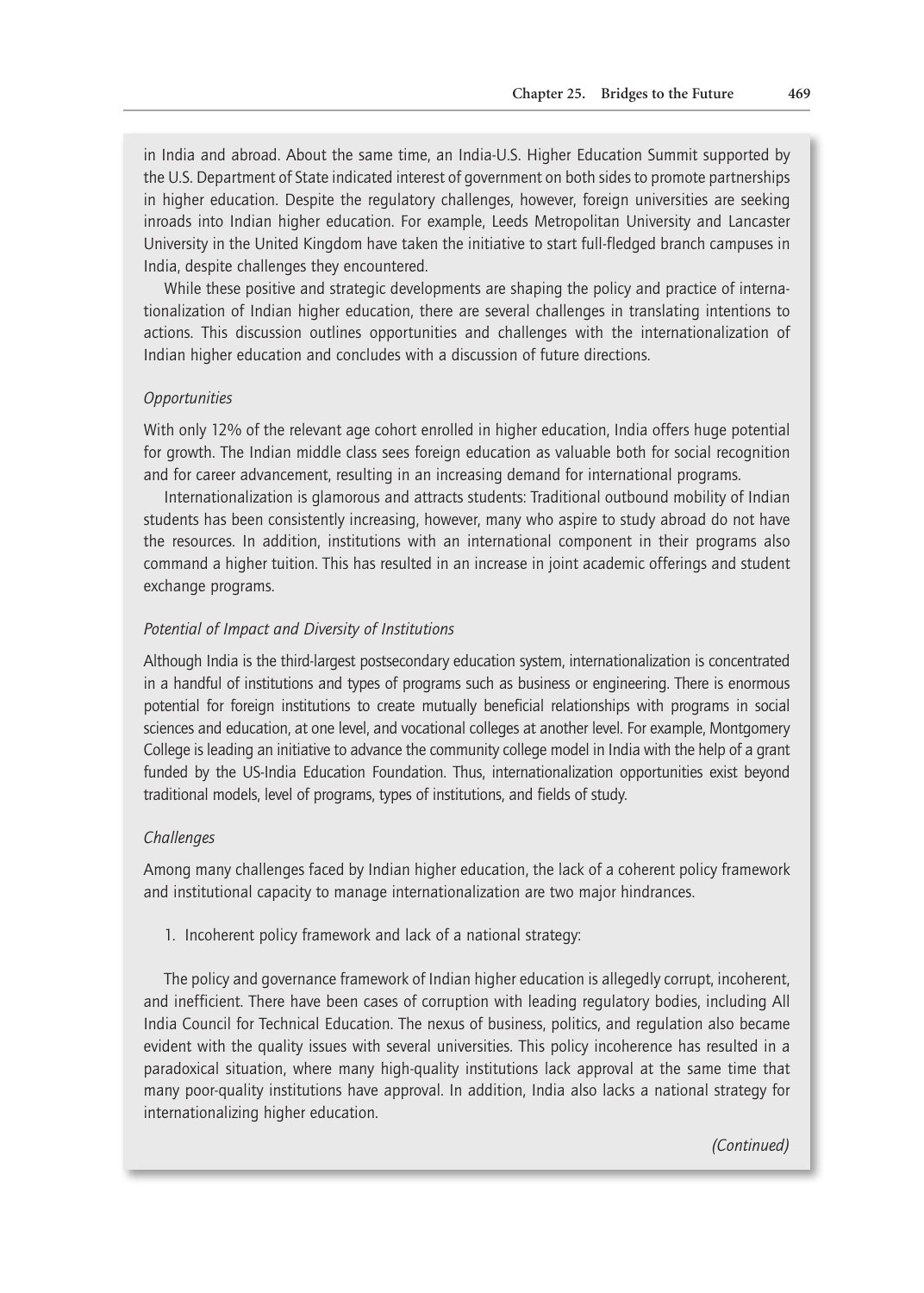#### 2. Lack of institutional capacity and preparedness for internationalization

Only a handful of Indian institutions such as Manipal University have taken a big leap in internationalization, and some have even started foreign campuses. However, there are hardly any exemplars for comprehensive internationalization. While several institutions have the intent and interest in internationalizing, very few have a capacity, mind-set, understanding, and the resources to develop a comprehensive internationalization strategy. Many Indian institutions also misrepresent and overpromise the international component in their programs. This has resulted in misplaced priorities and ineffective collaborations with foreign institutions.

#### *The Way Forward*

To address the need and challenges of internationalization, there is a need to develop a comprehensive internationalization strategy both at the national and institutional levels. The Indian higher education system also needs to recognize that top talent, which has the potential to achieve global excellence, is the core for achieving success with international ambitions. This includes building an ecosystem of students, faculty members, and administrators and advancing the profession of higher education.

Many foreign institutions interested in India already know that it is not an easy market, and Indian higher education is even more complex. However, opportunities and potential to make an impact are very high. This means that institutions need to take a consultative and capacity-building approach. While it is important to be cautious and vigilant in finding a partner, it is also critical to take an entrepreneurial approach in starting with low-risk engagement and using it as a learning opportunity.

Charles Klasek (1992) rightfully noted, "It is not difficult to sign an agreement with universities of all types throughout the world; it is difficult to implement the agreements so that there are mutual academic benefits to the institutions involved" (p. 108). Likewise, opportunities and intentions for internationalization of Indian higher education are ample, however, the successful execution of these intentions requires an enabling environment, institutional capacity, and a coherent policy framework.

# BOX 25.4 Internationalization of Universities in Japan *Hiroshi Ota*

Professor and Director of the Center for Global Education Hitotsubashi University (Japan)

The need for the internationalization of universities is a long-standing issue in Japan. It seems that universities and internationalization have been closely intertwined ever since the beginning of modernization of the country (Meiji period: 1868–1912). The internationalization of universities was essentially a national strategy for Japan, considered a less developed country in the area of higher education during the Meiji period, and, in that sense, internationalization could be considered a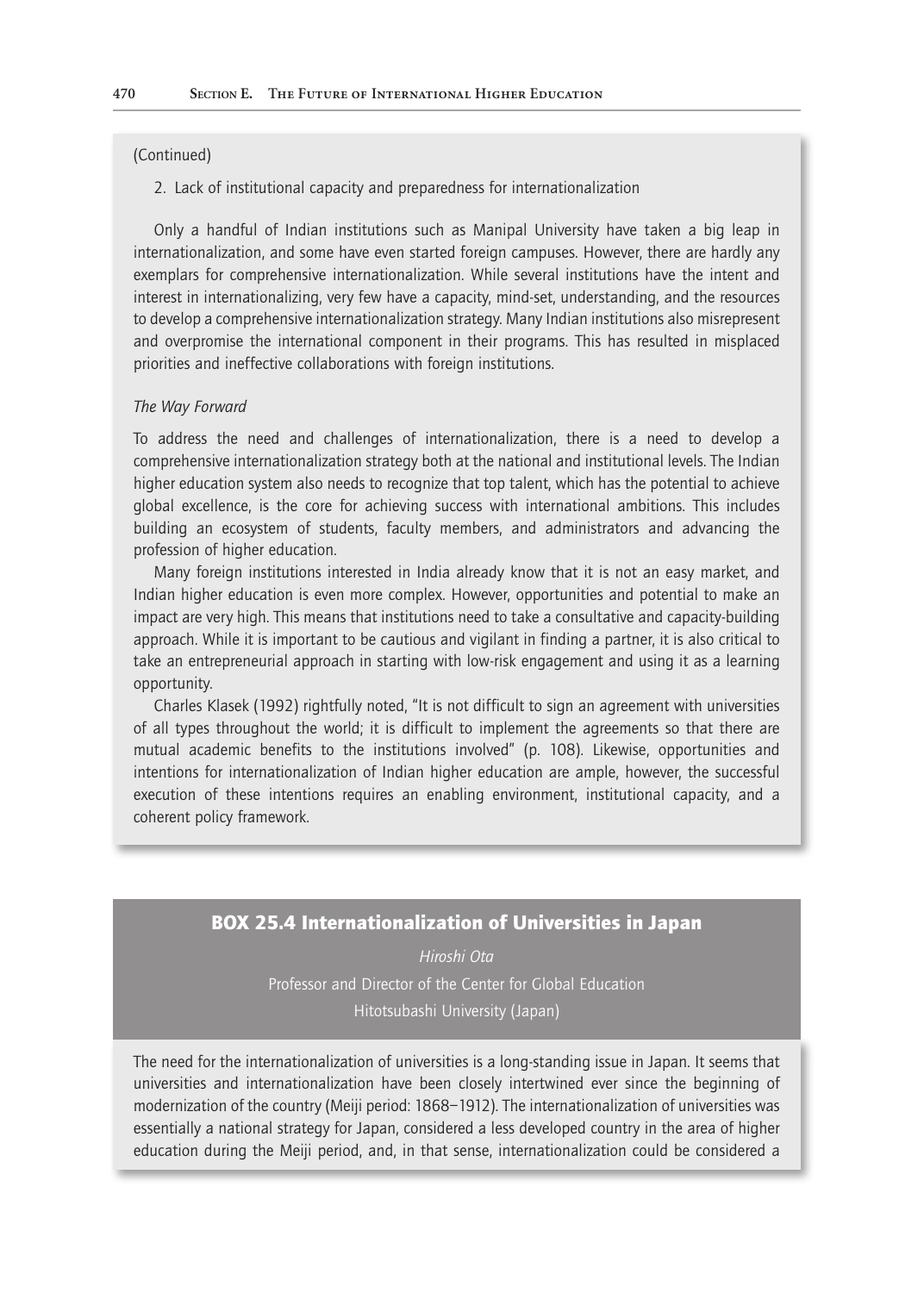government-led endeavor. The Japanese government and universities typified the approach of importing knowledge and technology from overseas and modifying them to Japanese usage for the sole purpose of the country's modernization (internationalization for modernization) under the imported models of universities from the West. However, after the early stage of Japanese higher education development, universities started to localize their institutional organizations and structures to fit in traditional Japanese culture, featuring rigid hierarchy and the low mobility of students and faculty, although those universities continued to import Western knowledge and technology and translated them for Japanese application. This is a typical case of "Japanese spirits and Western knowledge" and prevented Japanese universities from internationalizing their curricula for a long time since the vast majority of course contents originally came from the West.

With the subsequent development of the country and its universities, the Japanese government has made substantial efforts to promote international exchange programs, such as the Japanese Government Scholarship (launched in 1954), the 100,000 International Students Plan (from 1983 to 2003), the JET (Japan Exchange and Teaching) Program (started in 1987), and Japanese Fulbright Programs (organized by Japan-U.S. Educational Commission). As a result of these intentional efforts to internationalize, Japan has become one of the most popular destinations for study abroad students in Asia. Nevertheless, it seems that the internationalization of universities ended up becoming dependent primarily on the personal activities of faculty members. For instance, individual researchers collaborated with researchers abroad, participating in international conferences and international research projects; those individual researchers introduce advanced studies in foreign countries to academic circles in Japan; or they teach foreign studies courses. Thus, international activities at Japanese universities have relied heavily on the initiative of individual faculty members, and there have been few concerted organizational efforts, apart from international student exchange programs, to garner true support for internationalization within universities. Representative and common problems with hosting international researchers in Japan include visa application procedures, language, a lack of adequate housing, and schools for family members of those international researchers. In most cases, individual host researchers provide solutions to those problems without the systematic support of their university. At the same time, institutional support for Japanese researchers to conduct research abroad has been limited and so, as mentioned above, the individual-level activities have inadvertently come to play a major part in the ad hoc internationalization of Japanese universities, despite a number of funding programs for Japanese and international researchers provided by the Japan Society for the Promotion of Science and the Japan International Cooperation Agency. It is likely that this happened as a result of each faculty or department, or even each professor, having a high degree of academic autonomy, especially within national universities. This autonomy meant that the institutionally organized activities of the university were relatively weak, particularly with regard to internationalization, and there was little leadership for exploring comprehensive internationalization strategies for the university as a whole. However, under recent and rapidly changing circumstances, such as university privatization, the deteriorating demographic climate within many industrialized countries, and the increasing competition to recruit international students and researchers, it seems that this ad hoc approach is no longer viable in the global landscape of higher education.

The Japanese higher education system is currently undergoing a comprehensive process of reform, in which internationalization is a major component. This includes the corporatization of public universities (the changing role of government from direct control to supervision at the macro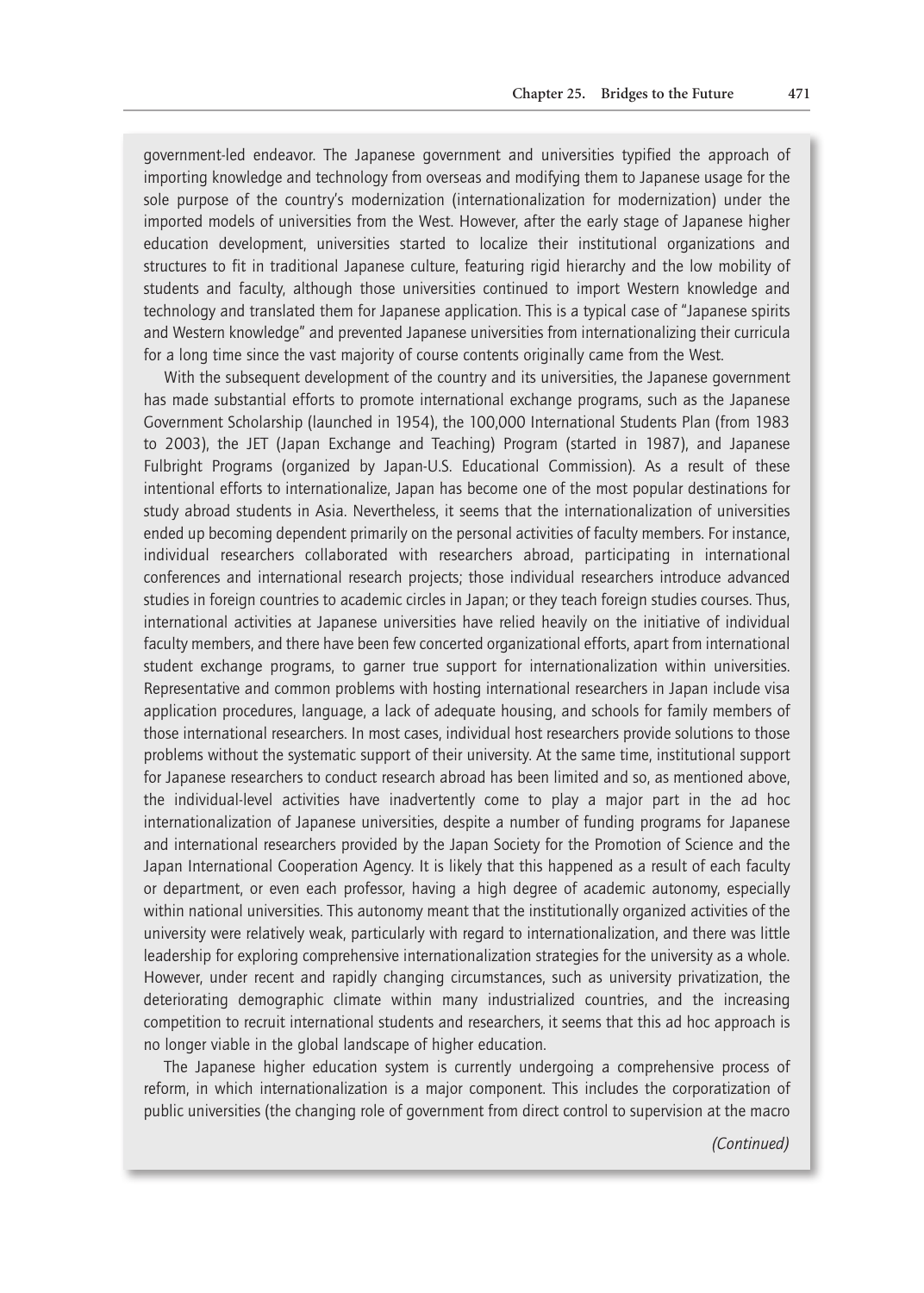level and the delegation of more autonomous powers to individual institutions). Under the reform agenda and given the low percentages of international faculty (5.0%) and students (3.8%), the Ministry of Education, Culture, Sports, Science and Technology (MEXT, 2011) has supported Japanese researchers and students' engagement in increased international activities abroad as well as supporting Japanese universities' capacity to host increased numbers of international students (under the 300,000 International Students Plan started in 2008) and researchers. The ministry also has encouraged universities to increase the number of courses and programs taught in English to enhance the diversity of the student and faculty population and to meet the increasing demand for global-minded graduates (workforce) at globalizing Japanese companies.

At the same time that internationalization grows in importance in education and research evolves into a more mainstream role in Japanese higher education, Japan's public debt is reaching 200% of its GDP under the prolonged economic stagnation. Society and taxpayers increasingly expect universities to be able to clarify the added value of the international dimensions and the impact of internationalization on the institution. Under the circumstances, a growing number of successful international liberal arts institutions and schools—Ritsumeikan Asia Pacific University, Akita International University, and Waseda University's School of International Liberal Studies offer a truly international learning experience with a high percentage of English-taught courses, highly diversified student population and faculty, and a variety of study abroad programs. They have made internationalization the first priority within their institutions' missions and efforts.

Currently, one of the crucial challenges among Japanese universities is to develop the effective evaluation process of their internationalization efforts. This challenge lies in balancing trusted quality control (which creates a bottom line in terms of accountability), transparency, resource management, and quantitative expansion. In addition, such an approach requires a creative assessment structure and related methods, such as peer review and benchmarking, which encourages overall internationalization initiatives and adds a strategic dimension to further university internationalization.

All in all, the MEXT's initiatives (e.g., Strategic Fund for Establishing International Headquarters in Universities from 2005 to 2010 and Global 30 launched in 2009) have promoted the organizational restructuring of universities to better attune them to these institution-wide internationalization tasks, and university leaders have equally made efforts to introduce an institutionally organized, proactive, and strategic approach to university internationalization. The Japanese government is expected to continue to develop strategic policies of university internationalization in order to provide a catalyst for the functional transformation of Japanese universities toward meeting the demands of the 21st century's global knowledge-based society.

#### **Latin America**

Latin America is the third region that is emerging as a key player in the global economy and society. Its higher education sector is rapidly expanding and demonstrates particularities such as a strong private sector and an emerging

regional approach. The continent as a whole and specific countries such as Mexico, Argentina, Chile, Colombia, and Brazil emerge as key actors in international higher education. Here are two discussions, one on Latin America as a whole and one specifically on Brazil as a rapidly emerging country in international higher education.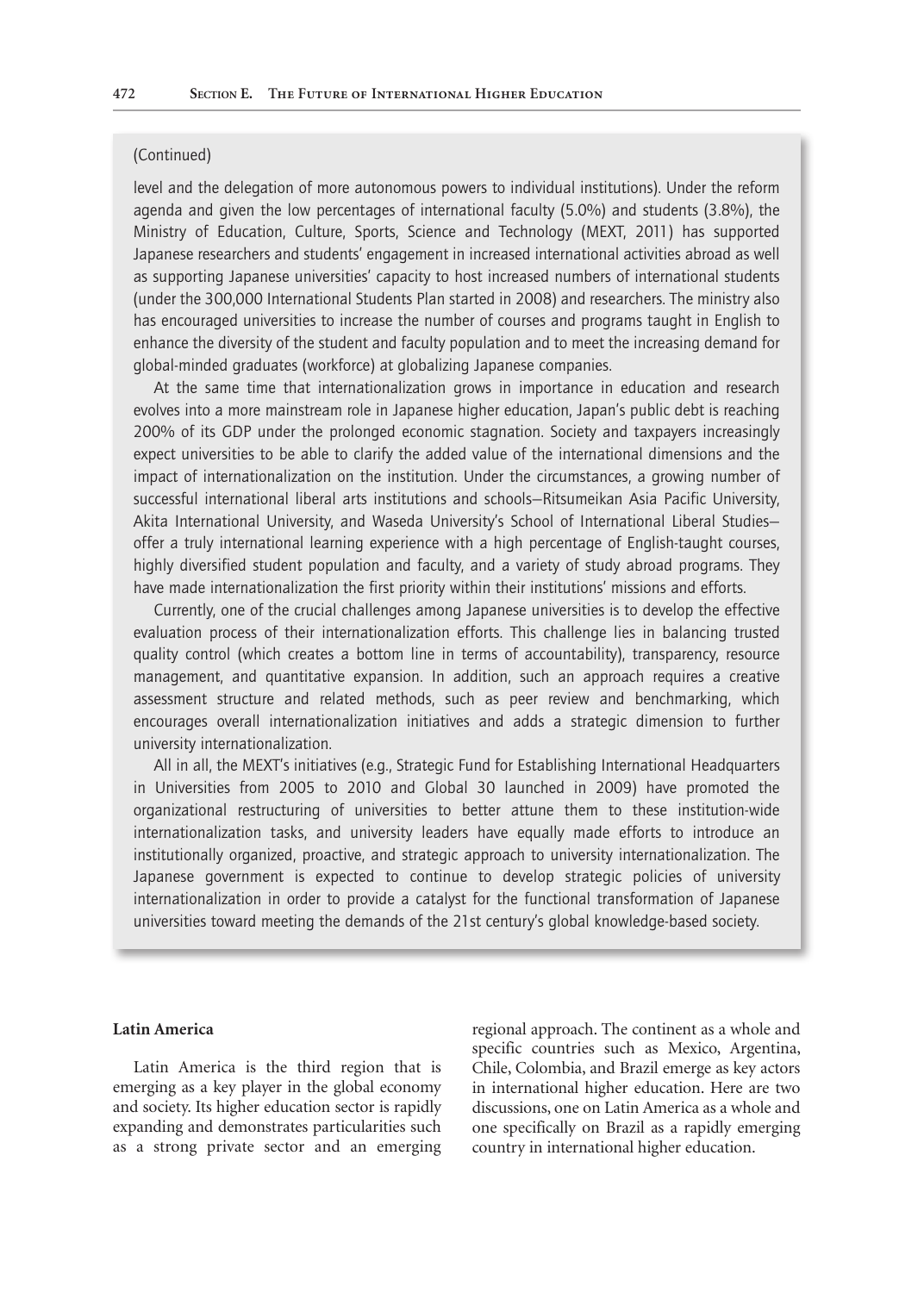# BOX 25.5 Latin America: Challenges and Trends in the Internationalization of Higher Education

*Jocelyne Gacel-Ávila* Professor, University of Guadalajara (Mexico)

Latin American higher education faces the challenge to respond to globalization and the emergence of a knowledge-based society, at the same time that higher education systems of the region are still dealing with unsolved problems in terms of access, equity, quality, and relevance. The potential of internationalization as a key strategy to update and improve the quality and relevance of higher education systems, as well as the student's graduate attributes, is still not fully explored.

The knowledge-based society is challenging the limited levels of research and innovation typical of Latin American institutions. Most postgraduate studies were established relatively late, mostly in the 1980s and 1990s. Enrollment in graduate studies in the region amounts to only 4.2% of the total student population (Gazzola, 2008). Despite great efforts made in the last few decades, the region has not yet achieved a sufficient number of high-quality postgraduate programs, and most of these are at the master's level (Rama, 2006, p. 53). In several areas of study, especially in scientific fields, doctoral programs are lacking, and enrollment in doctorate studies is minimal; it represents only 1% of the enrollment in countries such as Argentina, Brazil, and Mexico. Research is mainly carried out for academic purposes and therefore has little impact on the production process and national competitiveness. Knowledge transfer to society and enterprises is scarce, largely because the productive sector itself does not actively support research and development, which is a traditional characteristic of the region. Scientific and technological knowledge production in Latin America in 2008 represents only 4.9% of the world's total (UNESCO, 2010, p. 10). All these factors result in a weak national innovation system, which is just the opposite of what is needed in a knowledge-based society.

A World Bank publication declared that "the internationalization of education appears not yet to have reached a sufficient level of importance on the political agenda," concluding that the region needs a more proactive approach to education and research by establishing strategies for the medium and long term in order to shape the agenda for the future rather than reacting to changes introduced by other international stakeholders; and to strengthen capacity to generate and analyze data on the performance of the sector. This will provide a strong basis for long-term policy decisions, which in turn would improve the prospects of reaping the full benefits of internationalization (Holm-Nielsen, Thorn, Brunner, & Balán, 2005, p. 65).

Latin America is a region where governmental support is one of the lowest in the world. The main external barriers identified are limited funding (27%, a slightly higher percentage than the world average of 25%); difficulties of recognition of qualifications or study programs (16%); and language barriers (13%) (Egron-Polak & Hudson, 2010, p. 82). As a consequence, international activities are not linked to key national programs, and the lack of national leadership leaves the internationalization process to initiatives essentially stemming from institutions. The internationalization process is still marginal to national and institutional policies.

The lack of foreign language proficiency in students and faculty hinders opportunities for mobility abroad, as well as participation in cooperative projects. The lack of curricular flexibility, a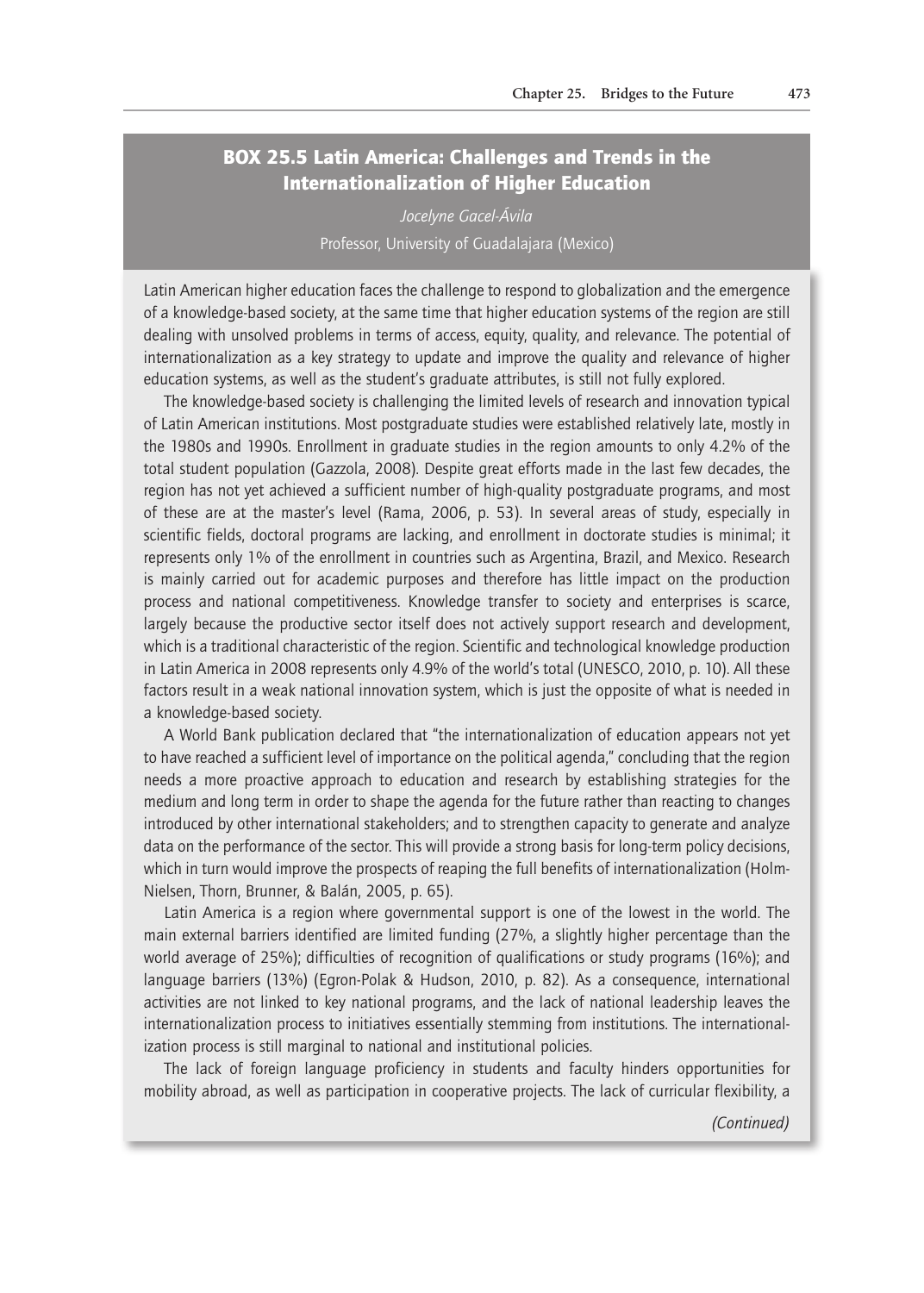trait of the Latin American educational model, is definitely an obstacle for the internationalization of the curriculum (Gacel-Ávila, 2007, pp. 407–408), a situation that explains, in part, little curricular change and very few international joint and double degree programs.

International offices generally occupy a low position in institutional organization charts, being on the fourth or fifth tier of the hierarchy, generally reporting to academic or planning provosts who might not have the required international training and vision (Gacel-Ávila, 2005, p. 352). This means that the international office lacks the required autonomy and capacity to implement the complex strategies required by the internationalization process. Furthermore, turnover is high among the staff managing international activities and programs because of recurring changes in institutional authorities. As a consequence, staff members generally have a low level of professionalization with insufficient international expertise, leading to a lack of institutional capacity for the successful promotion and management of the internationalization process.

Latin America has one of the lowest rates of outbound student mobility in the world with 6% (UNESCO Institute for Statistics, 2010). Nevertheless, it should be underscored that outbound mobility is on the rise. However, the region hosts only 1.9% of foreign students, with the majority coming from within the region (UNESCO Institute for Statistics, 2010, pp. 174–181). Intraregional mobility has increased since 2000 as a result of the establishment of university networks, like Red de Macrouniversidades, UNIVERSIA, Grupo Montevideo, CONAHEC, among others.

The World Bank and the Organization for Economic Cooperation and Development conclude that "very little curricular change has occurred in Latin America" in the last decade (de Wit*,*  Jaramillo, Gacel-Ávila, & Knight, 2005, p. 346). One of the major obstacles for integrating the international dimension into the curriculum is the traditional curricular model and structure of the first-cycle prevalent in most Latin American institutions of higher education; it is characterized by a lack of flexibility, disciplinary overspecialization, and professional orientation. A survey led by the Observatory on Borderless Higher Education (Gacel-Ávila, 2009) reports that since 2002, an increasingly important strategy of curricular internationalization has been the establishment of joint and double degrees with foreign universities. Nevertheless, very few of these are in Latin America, compared with other regions, such as Europe or Asia.

Regarding international cooperation, research data show high levels of participation of the major public universities of Brazil, Mexico, Argentina, Chile, and Cuba. The most important partners are European countries, among them France, Germany, Spain and the United Kingdom, and, to a lesser degree, the United States, Canada, and Japan. These projects are generally fostered and partially funded by national organizations dedicated to the advancement of science and technology, thanks to the establishment of bi- or multilateral agreements with sister organizations abroad. This type of cooperation is more inter- than intraregional, but there has been a noticeable move away from development cooperation toward collaborative research cooperation since the 1980s, thanks to the advancement of science and knowledge in countries such as Brazil, Mexico, Argentina, and Chile. Nevertheless, countries like Peru and Bolivia are still primarily recipients of development in research (Gacel-Ávila, 2005). Worth mentioning is the case of ENLACES, (*Espacio de Encuentro Latinoamericano y Caribeño de Educación Superior*), which is a regional initiative whose main objective is the creation of a system of networks for intraregional cooperation to develop a comprehensive framework for research at the regional level (Carvalho, 2009).

The level of awareness of the need for inter- and intraregional integration of higher education, following the influence of the Bologna Process in Europe, is definitely rising in the region, evidenced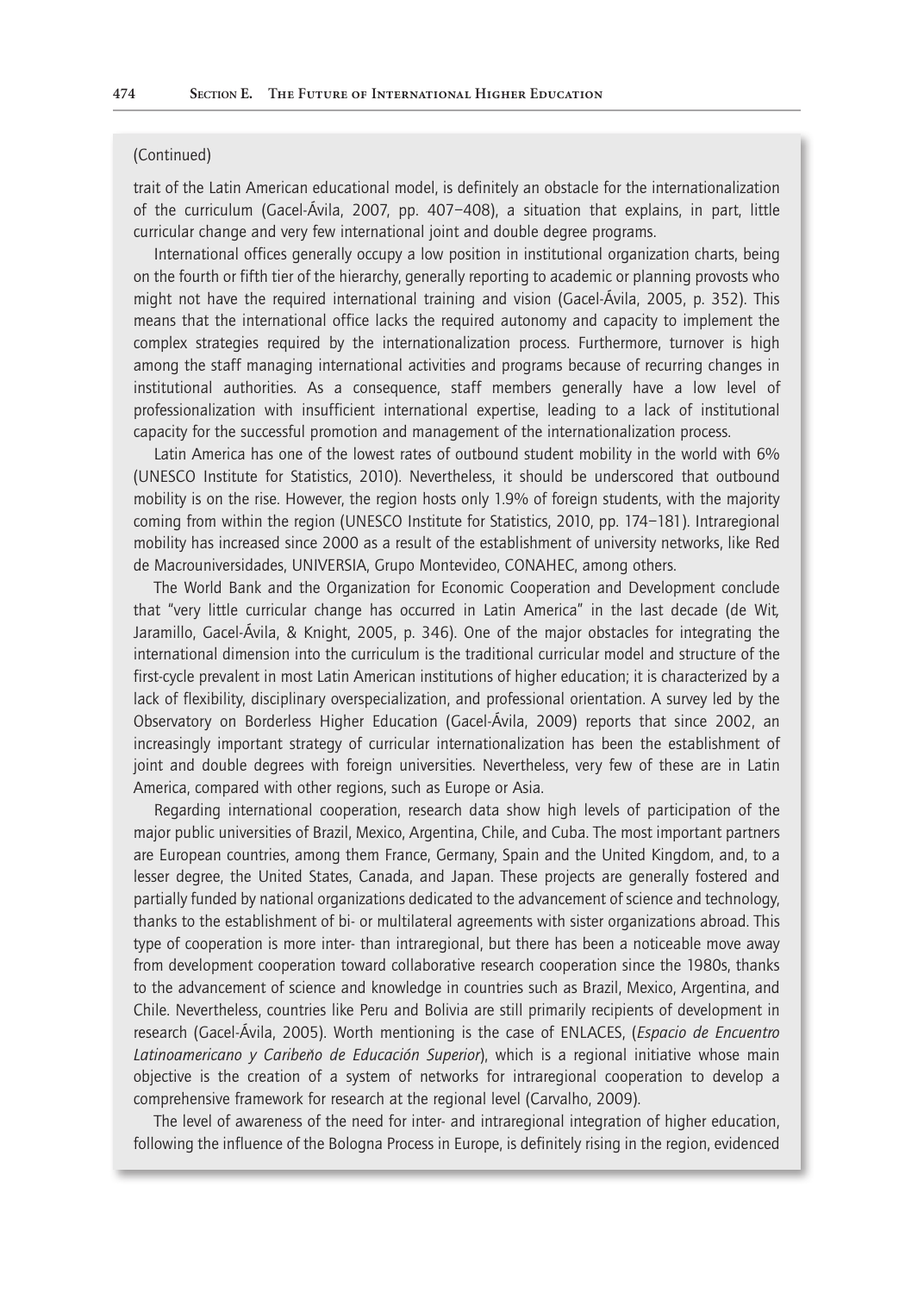by the region's participation in such projects as the Latin American and Caribbean-European Union Common Area of Higher Education, which intends to create a common higher education area between Europe and Latin America, and the Ibero-American Space for Knowledge promoted by UNIVERSIA. The feasibility of such a common space and the influence of the Bologna Process in Latin America have been subject to debate and criticism (Brunner, 2009; Gacel-Ávila, 2010). A criticism of such an integration process is its limited viability for Latin America; nonetheless, it becomes a promising avenue for further research on convergence and educational models for the region.

In conclusion, one can say that in spite of modest, but undeniable progress, the region still lags behind others. The international dimension is not yet sufficiently institutionalized in Latin American tertiary education, either at the national or institutional level. Internationalization activities are not in the mainstream but rather marginal to institutional development. Therefore, the potential of internationalization is underexplored. Latin America is not able to fully reap the benefits of the world process and to trigger the much-needed transformations required by the system. Latin American governments and decision makers must put education and higher education at the top of the agenda for development, and second, they must perceive internationalization as a key strategy for the advancement of higher education.

# BOX 25.6 Internationalization of Higher Education in Brazil: Now and In The Future

*Sonia Pereira Laus*

Researcher on the internationalization of higher education process and international academic cooperation (Brazil)

Brazil has over 190 million inhabitants and the biggest higher education system in Latin America, composed of almost 2,400 higher education institutions (74% of them private) where about 6.4 million students are enrolled. Although its postgraduate system was created only during the 1970s, it graduated nearly 11,000 PhDs in 2008, an increase of 278% since 1996. The most significant research in the country is produced at public universities. Brazilian scientists published more than 26,000 scientific papers in international journals indexed by Thomson Reuter's Science Citation index in 2008 (UNESCO, 2010), which ranks the country as the 13th-largest producer of science in the world. More than 90% of this work is produced at public universities.

On the other side, these numbers are out step with other government data indicating that 48% of Brazilian young people in the age group 18 to 24 years enroll at higher education institutions (Brazilian Institute of Statistics and Geography, 2010, p. 49), which means that social exclusion persists in spite of the significant advancement of science and technology as the result of a state policy developed over the last 40 years leading to higher level skills training in the country and abroad.

Government policy initiatives during the 1970s led to the creation of nationally supported fellowship programs intended to support graduates with master's and doctoral degrees. During the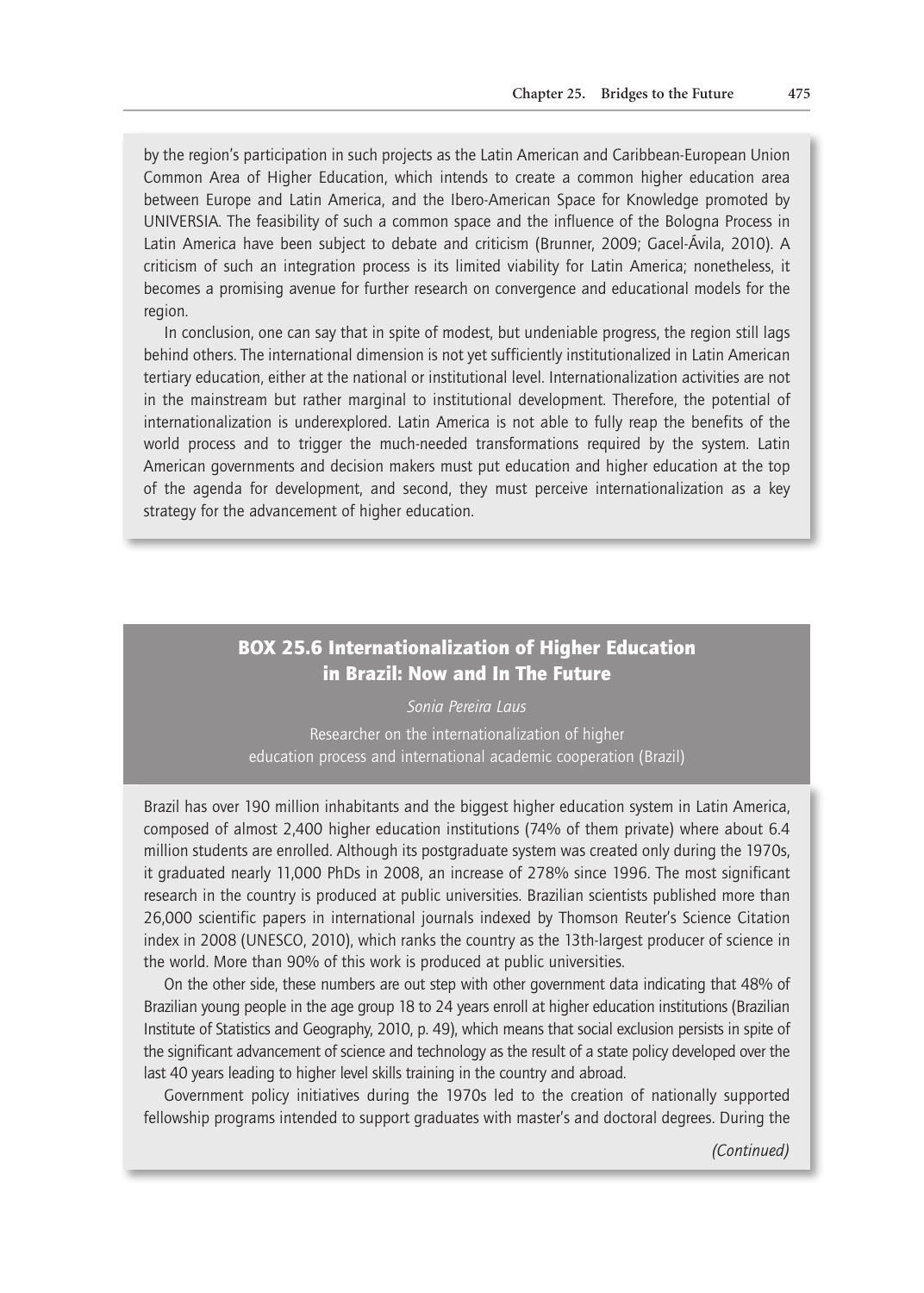late 1990s, the discussions about internationalization evolved in Brazil when the government agency for the evaluation of postgraduate education (CAPES) decided to establish international patterns. The decision led to a gradual adjustment to these new standards, mainly at the public and the private-not-for-profit pontifical Catholic universities, in order to qualify its students and teachers abroad and to improve international participation in research groups (Laus & Morosini, 2005). The gap is noticeable between those institutions that rapidly adapted their structures to these new challenges, promoting internal changes and engaging in a wide range of international cooperation, and those that did not.

We can observe over the past decade a significant growth in the numbers of academic mobility abroad and an increasing number of joint projects, joint publications, and participation of Brazilian academics in international events and networks. From 2001 to 2008, many fellowships were financed by national government agencies, including CAPES (26,789) and the National Council for Scientific and Technological Development (4,398), especially for postgraduates but also including undergraduates studying abroad.

The main Brazilian partners are France, the United States, Germany, Portugal, Spain, the United Kingdom, and Canada, but we can also observe an increasing movement toward South–South cooperation, led by a national foreign policy that, in addition to traditional partners, is increasingly focused on academic and scientific dialogue to new areas such as India, China, and its traditional and new partners in Africa. Following this same movement, there is an increase in the number of intraregional mobility programs, provided mainly by the action of the *Mercado Comum do Sul*  (MERCOSUL) agreement (Argentina, Brazil, Paraguay, and Uruguay) created in the early 1990s. In this regional context, some new educational polices have been implemented, such as those concerning the accreditation of university degrees, titles and graduate courses in the region. Those actions increase regional international cooperation within the framework of postgraduate teacher training and scientific research and are contributing to the implementation of the Higher Education Space ALCUE (Latin America, Caribbean and European Union) (Laus, 2009).

The impact of these activities is manifest in the number of scientific networks, like those in the frame of the Montevideo Group University Association and the MERCOSUL Higher Education Mobility Support Program, as well as multilateral academic programs like those supported by the European Commission, the Ibero-American Summit, and UNESCO, among others. These networks, programs, and projects are agents and objects of the internationalization process, acting as strong tools for internationalization nationally, regionally, and subregionally and at the same time promoting South/South integration and enlargement of academic relations in the region.

As a result of these academic activities, we can observe in many higher education institutions an evolution in the role of the international relations offices, shifting from an unimportant staff activity to an integrated part of the academic decision process, some of them having their own budgets and an institutional status of vice rectors, which was not the reality some years ago.

In recent years, international rankings are provoking a race between Brazilian universities best evaluated under CAPES patterns to strive for so-called international standards or an "equivalent performance to that of international centers of excellence in the area," even knowing that those ranking patterns are not exactly based on the model and purposes of the universities in the region.

Brazil's political and economic stability, the increase in revenues of a growing middle class, and the needs of national science, technology, and innovation to support the competitiveness of national economy are leading the country to an aggressive policy of internationalization of its higher education.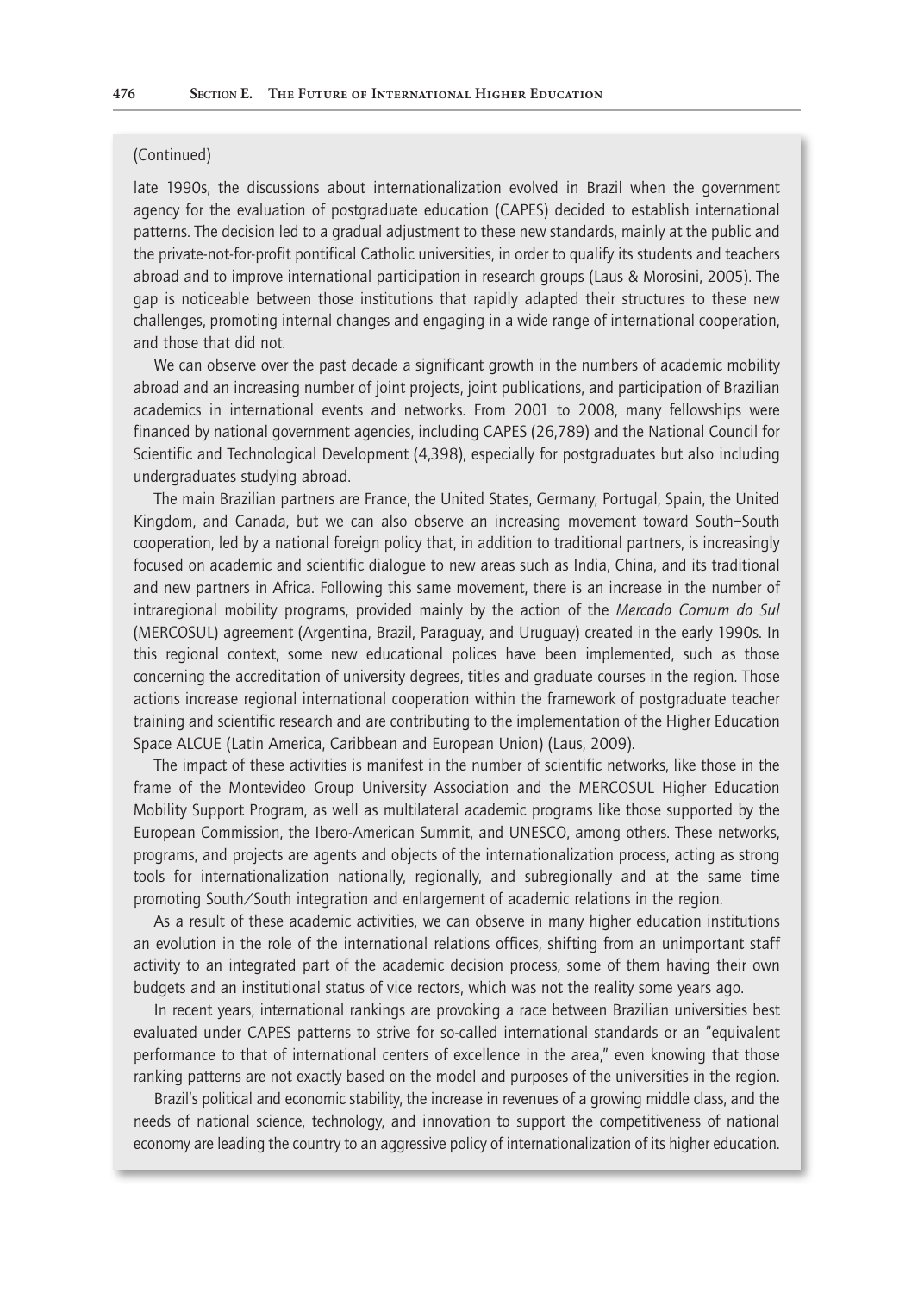To support national growth with qualified human resources, the Brazilian government created in 2011 the Science Without borders initiative (http://www.capes.gov.br/ciencia-sem-fronteiras/ sciencewithoutborders), which is a large-scale nationwide scholarship program. Supported by R\$3.1 billion (about US\$1.76 billion) mainly from the federal government and with some private financing expected, the program seeks to strengthen and expand the initiatives of science, technology, innovation, and competitiveness through international mobility. Its aims are to send abroad 100,000 undergraduate and postgraduate students and researchers between 2011 and 2014 to the top-ranked universities worldwide and also to stimulate the visit of highly qualified young researchers and senior visiting professors to Brazil. Science Without Borders is focused on those areas considered strategic for national development, mainly engineering; new technology construction engineering; physical sciences (mathematics and physics); clinical, pre-clinical, and health sciences; chemistry; biology; geosciences; computing and information technology; aerospace technology; pharmaceuticals; sustainable agricultural production; oil, gas, and coal renewable energies; minerals technology, bioprospecting, and biodiversity; biotechnology, nanotechnology, and new materials; natural disasters prevention and mitigation; creative industry; marine science; and practical technologies. The first group of students went to the United States in 2011, to be followed by those who go to Germany, France, and the United Kingdom (among others) in succeeding years.

#### **Middle East**

The Middle East is another important new regional player in international higher education. In the past, several countries like Egypt, Lebanon, and Jordan were already important international players, but they lost their position at the end of the past century. Recently, countries like Dubai, Qatar, the United Arab

Emirates, and Saudi Arabia are positioning themselves as regional hubs and strive for world-class status. It is still too early in the aftermath of the Arab Spring to ascertain its impact on the future of the region in general and on its higher education sector internationally. The Middle East section below provides one perspective on the current trends, issues, and challenges in the region.

# BOX 25.7 A New "Spring" for Higher Education in the Middle East: Internationalization as a Positive Challenge

*Georges H. Nahas* Vice President, University of Balamand (Lebanon)

Higher education in the Middle East was driven for the last decades by ideologically oriented centralized regimes. In this geographical space, Lebanon stands out as a country with a liberal education sector having different approaches to higher education and a very strong private sector open to international cooperation. All other countries in the Middle East region, because of the centralized and politicized decision-making policies, have a homogeneity characterized by the following:

1. A democratization of the educational system leads to crowded universities, even in programs such as technology and applied sciences,  $13$  while the recruitment policy, based on the final degree grades, does not encourage the best students joining the higher education system.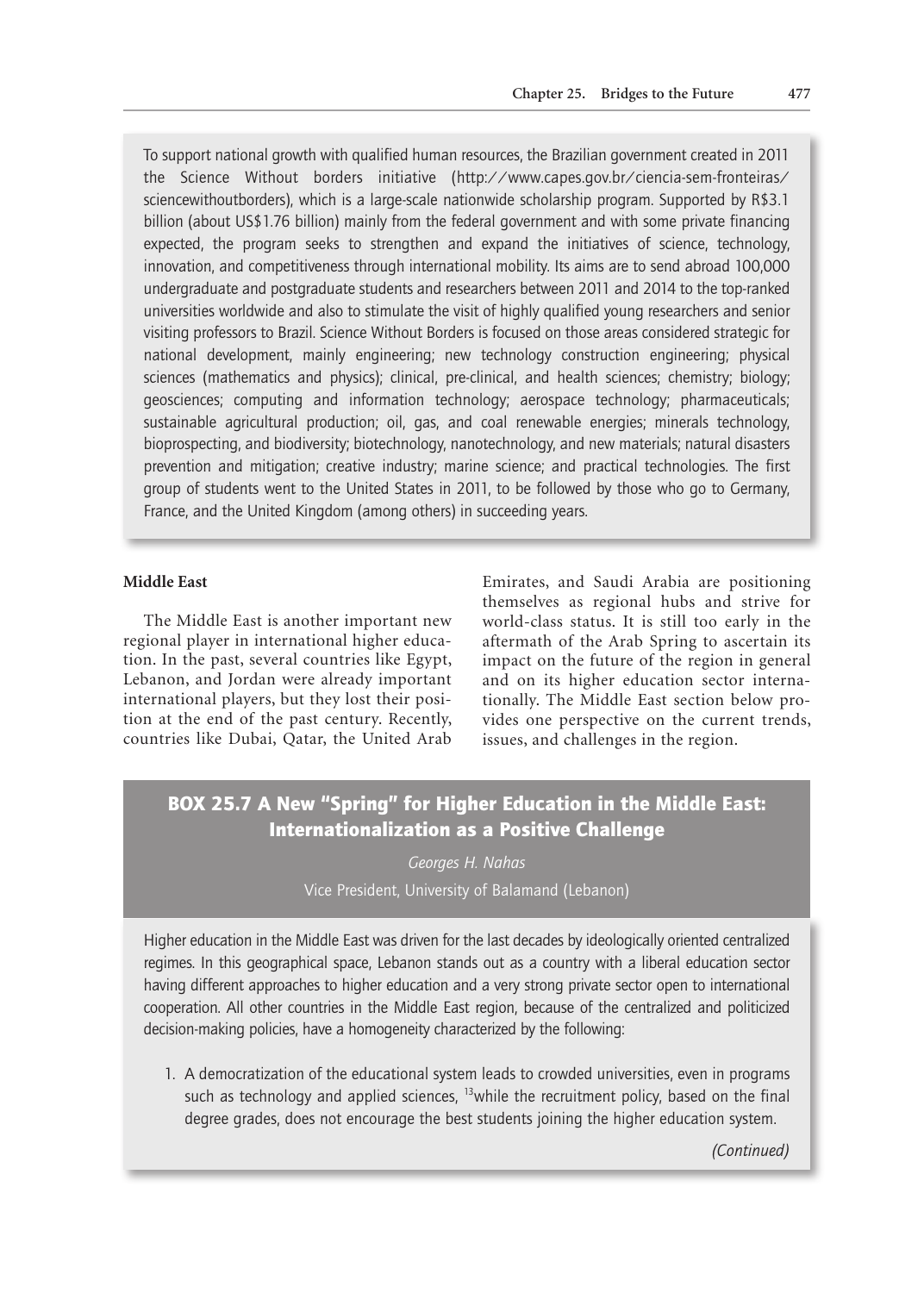- 2. A lack of flexibility within the system hinders the possibility of establishing programs able to meet fast-changing market demands.
- 3. A lack of academic freedom within the universities due to the reigning political atmosphere has impacted the quality of teaching and of faculty.
- 4. A reliance on Arabic-translated resources due to political decisions leads to lower foreign language proficiency.
- 5. A paucity of financial resources, which primarily cover salaries and basic infrastructure, leave few resources remaining for research and professional development.

On the other hand, due to the efforts of the Arab Universities League, $^1$  efforts were made:

- 1. To reach consensus about the programs organization to enhance student mobility within the region.
- 2. To establish training programs in centers of excellence established within the region.
- 3. To establish an Arab Accreditation Agency to help search for quality and sustain the human development in all countries, mainly those who pass through wars and trouble.
- 4. To establish professional boards to maintain a recognized quality level within the professions, mainly the medical ones.
- 5. To enhance the relations between the universities (libraries, research centers, faculty exchange, etc.) to meet the requirements of a challenging new paradigm of higher education within this globalization era.

Regarding mobility, over 220,000 (7.3%) students left the Middle East and North Africa for study in 2008, compared to 134,400 international students who studied in that region. Two thirds of North African for study international students study in France, but that country is only the fifthlargest destination for students from the Middle East. One can find North African students also in Canada and Germany (80% each), while students from the Middle East are more dispersed, studying in the United States (16.5%), Jordan (14%), the United Kingdom (13%), Saudi Arabia (11%), and France (8%) (Jaramillo, 2011). About 25% of students from the Middle East study in other nations within the region. As Jaramillo (2011) states, "This creates a significant regional education market that seems to be growing in size and importance as the region's economies diversify and as countries in the region develop internationalization strategies" (p. 4).

The Middle East and North Africa (MENA) region is also a host region for international students: Egypt, Jordan, and Lebanon are among the top 30 host countries in the world. Most MENA international students' movement is intra-regional, that is, between MENA countries, attributable to cost, culture, and language competence (Jaramillo, p. 5).

As Jaramillo (2011) states, "One of the most distinctive features of higher education in the region is the large presence of foreign providers" (p. 6). In 2009, the Middle East hosted 34% of all international branch campuses (Observatory on Borderless Higher Education, 2011). The United Arab Emirates has the most branch campuses, followed by Qatar. There are also branch campuses in Kuwait, Bahrain, Yemen, Jordan, and Tunisia. Institutions operated in partnership with foreign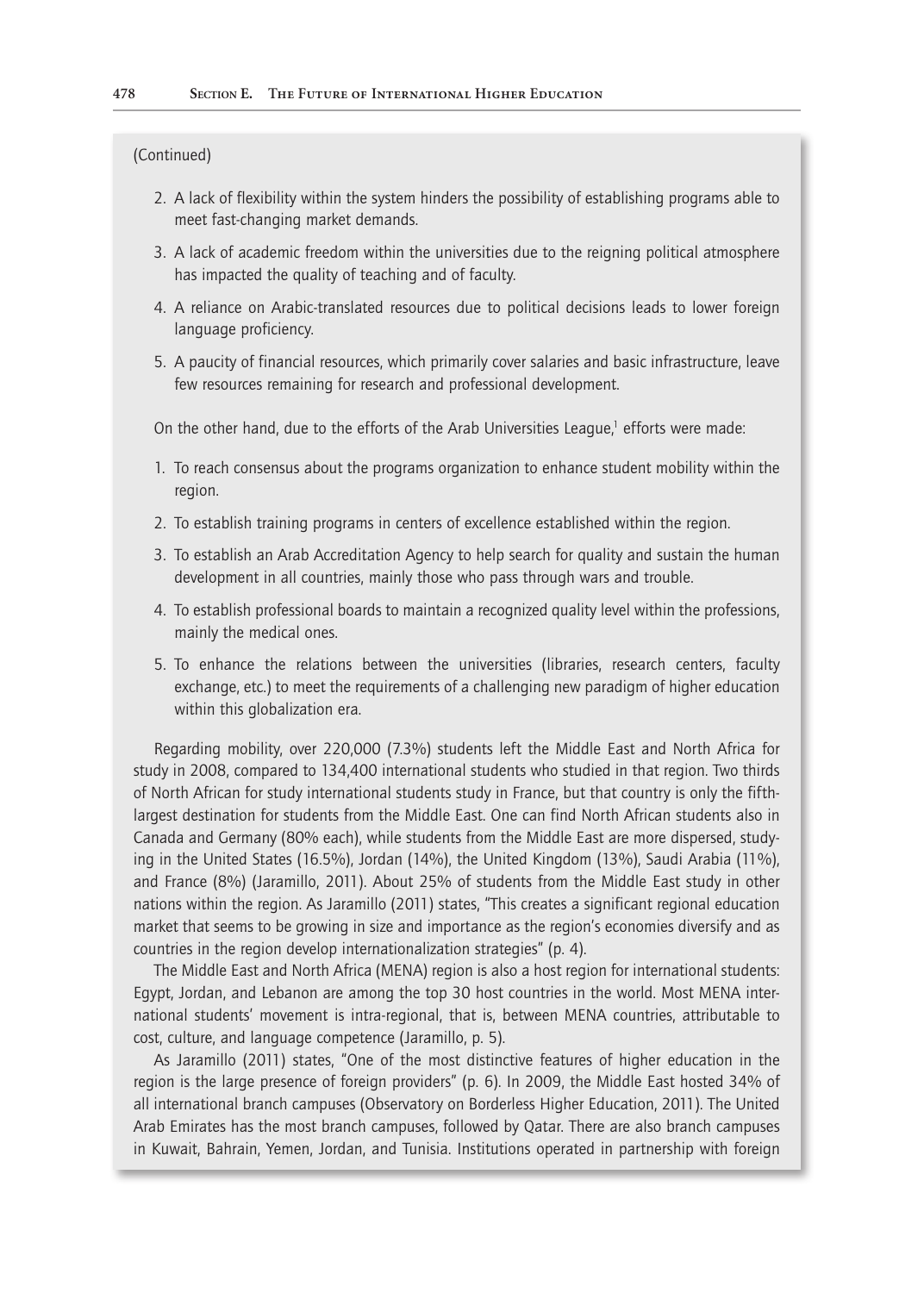institutions exist in some other MENA countries. For example, there are German universities in Egypt (German University of Cairo, opened in 2003 and is operated by the universities of Ulm and Stuttgart), Jordan, and Oman. The French University of Cairo operates following a similar partnership model with the University of Paris-IX Dauphine, and there is a recent partnership of Paris-IX Dauphine in Tunis. A French business school is offering MBAs in Lebanon (ESA in Beirut), and Saint Joseph University of Beirut has a branch campus, the Law School in Abu Dhabi. In Saudi Arabia, the King Abdullah University of Science and Technology has adopted another model: It has engaged world-class universities to help design the curriculum of its programs and has created a Global Research Partnership allowing its faculty and students access to top researchers and research facilities from four world-class research universities. Given that some MENA countries have adopted these new policies regarding the presence of private institutions of higher education, some for-profit organizations are creating the challenge of maintaining quality in education due to lack of academic accountability.

Having this background in mind, it is worth mentioning that the policies toward internationalization are still very problematic. Even if a large number of faculty members are trained outside the region, the choice of universities where the future faculty members are sent is driven by political issues and not by excellence priorities. As stressed in a study of the International Association of Universities, this region is reluctant to adopt an aggressive internationalization policy mainly for cultural reasons. The identity issue seems to be crucial, along with the fear of having a brain drain. Other minor problems hinder internationalization actions in the MENA region, among them the language of instruction, degree recognition, and the accredited institutions. But the paradox in this regard is the following: As state institutions, the universities could organize excellent means for internationalization through diplomatic channels, but the prevailing atmosphere does not help due to the two major factors mentioned earlier.

For example, in Lebanon, three main Lebanese universities were established as part of foreign institutions, and these relations were maintained and strengthened through the years between the Lebanese universities and European and U.S. institutions. In Lebanon, the identity issue is not considered serious, and all other factors are not hindering the open and efficient relations universities are having with the nonprofit institutions that are operating in the country. However, academic society has experienced brain drain for many years, and this remains a serious challenge factor regarding the adoption of a national policy toward internationalization.

It is likely that the political changes the Arab countries are going through at the time of this writing will have an impact on the higher education systems in the region. A change in the political approach that supports a democratic spirit and an atmosphere of freedom might boost and enhance quality in the universities by adopting a critical approach to their status quo. At the same time, internationalization is being viewed as an opportunity to make faculty better knowledge producers rather than only knowledge consumers. Jaramillo (2011) states for the Middle Eastern and North African region:

Internationalization is one of the most important developments that globalization has brought to higher education worldwide. In the MENA region, it has turned into quite a complex undertaking. The Arab Spring has made it clear that young people in MENA are asking for more and better opportunities: to study and work; to move about the world; and to learn and to create new knowledge and enterprises. Higher education, migration, and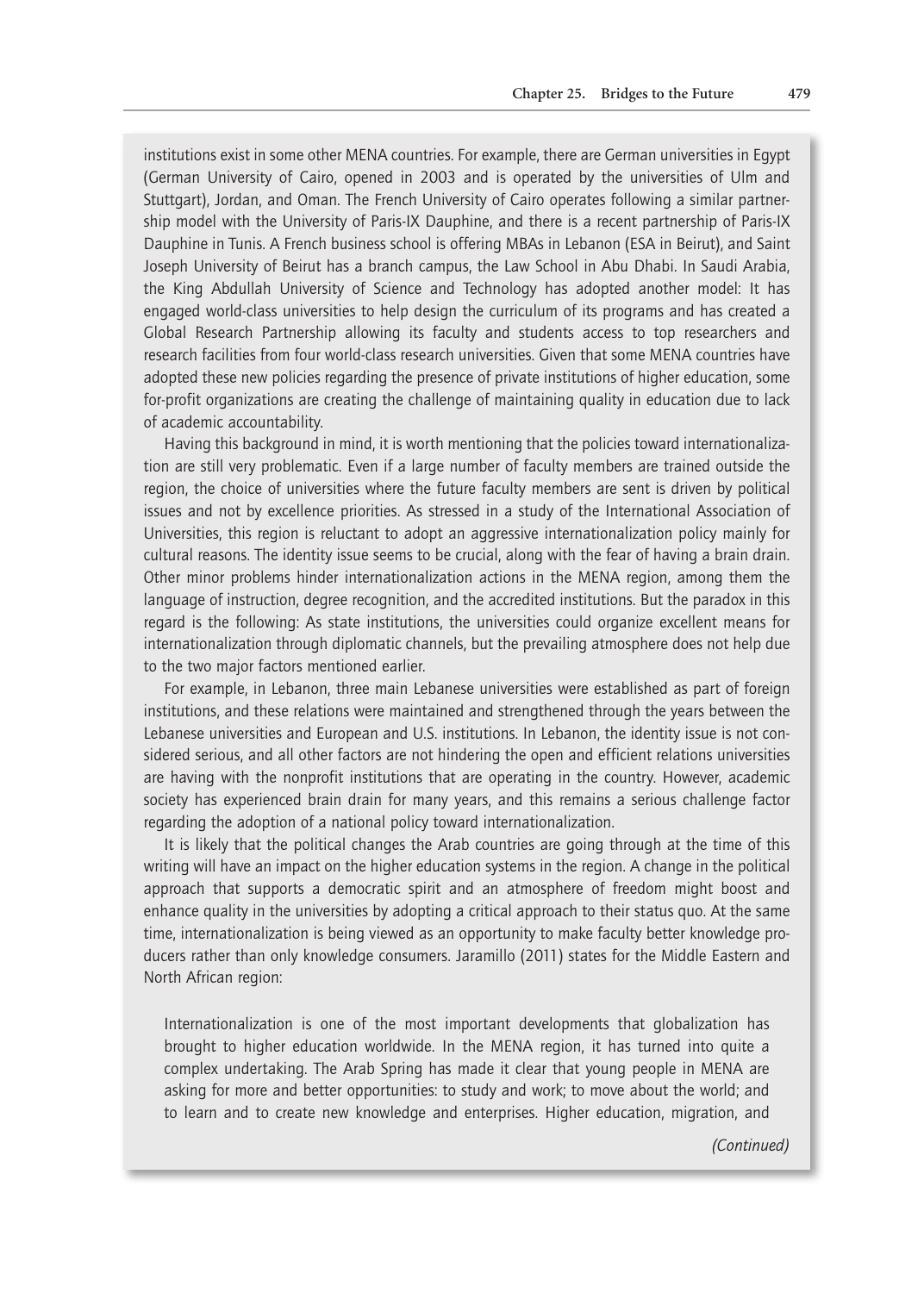labor mobility are key policy areas as MENA nations address the need for a strong skills base to underpin the economic and social development of the region's disparate economies.

Foreign universities and governments are presented with the opportunity to consider institutions in MENA region as potential partners in rebuilding and restructuring the future following the Arab Spring. Internationalization has to be presented in that process as a means and not as an objective by itself.

#### **Concluding Regional Observations**

Through these brief overviews of internationalization developments in specific world regions and countries, several common themes emerge. First, the role of national governments has been a driving force in propelling international higher education forward in many of the cases. Second, underlying motivations for internationalization often involve capacity-building within the various countries, although in a decreasing scale. Third, private higher education is becoming an important factor in these regions. Fourth, internationalization itself has become a driving factor in propelling countries forward. And fifth, the traditional role of higher education and its international dimension is rapidly changing.

Within these and other themes, there are also some ongoing challenges endemic to particular regions of the world such as counteracting the persistent issue of brain drain, the risks related to increasing privatization, and a debate about ethics and values in internationalization of higher education. Indeed, these concerns are not exclusive to these regions and countries but are also highly relevant to the traditional players in North America, Europe, and the Pacific. Future trends include a growth in regional mobility through greater development of regional networks and increased intracontinental engagements, collaborations, and reforms, which are viewed as positive indicators in internationalization efforts (Jowi, 2012).

Why is it important for international education leaders to understand the emerging themes and challenges in this global landscape of higher education? To be effective in their own work, these leaders must be able to contextualize their work in understanding the rising prominence of

higher education institutions in other regions, which then impacts the different themes that have been addressed in this volume, all of which are played out at the institutional level.

This rising prominence of other regions is leading to the slow but steady growth in research and scholarship on internationalization issues from non-Western perspectives. This is a welcome development, given the dominance of Western concepts and scholarship to date in the field of international education. As Jones and de Wit (2012) observe,

those countries with longer histories of internationalization need to learn from the varied contributions to debates and practice of other developed nations, so the voices of countries who have come on the scene more recently should be heard as offering new perspectives and dimensions to the existing landscape of international education. (p. 25)

These fresher perspectives can help guide the future developments in international education; leaders would be wise to seek out such voices and research.

#### **Rethinking Internationalization**

In Chapter 2 of this Handbook, Jane Knight writes at length about the concept of internationalization. Her definition of internationalization as "the process of integrating international, intercultural, or global dimensions into the purpose, functions, or delivery of postsecondary education" has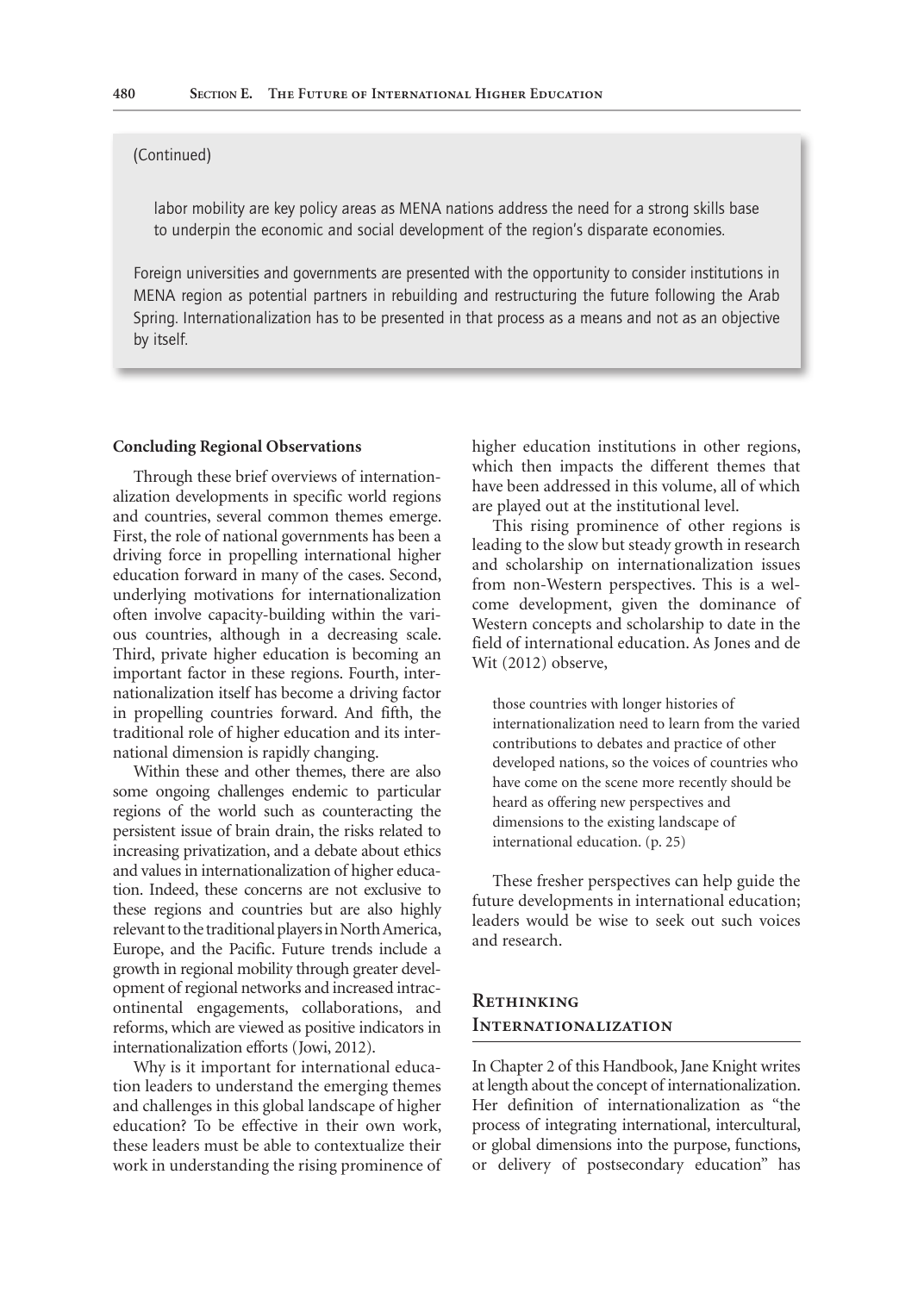undergirded internationalization for decades and is widely referred to in other Handbook chapters and publications. Given the rapidly changing world of the 21st century, the question becomes: Does the concept of internationalization require reconceptualization? For example, is it sufficient to focus on the internationalization of one's institution? How might global issues in sustainability, economic and social justice, and human rights lead international educators to initiate broader networks and resource-sharing among institutions? How would a "layered approach" to internationalization look that involved a mix of public, private, nonprofit, and commercial entities? Some senior international educators see the new technologies, entrepreneurship, and expanding student and faculty mobility as elements of a new matrix for both institutional internationalization and enhanced student learning (see Chapters 9, 21, and 23, this volume). Others question the increased focus on competitiveness and numbers with respect to internationalization (see Chapter 10, this volume), as well as the ethics and values related to this approach.

The emerging debate on the concept of internationalization was stimulated in early 2011 by an essay with the provocative title, "The End of Internationalization" (Brandenburg & de Wit, 2011a):

Over the last two decades, the concept of the internationalization of higher education moved from the fringe of institutional interest to the very core. . . . In the late 1980s changes occurred: Internationalization was invented and carried on, ever increasing its importance. New components were added . . . in the past two decades, moving from simple exchange of students to the big business of recruitment, and from activities impacting on an incredibly small elite group to a mass phenomenon. (pp. 15)

The authors argued that it is time for critical reflection on the changing concept of internationalization. Others are also advocating for a review of the current conceptualizations and approaches to internationalization, including Mestenhauser (2011), who writes that "the present system of mainstreaming international dimensions, whatever they are, is neither adequate or feasible and . . . a different idea is long overdue" (p. 159). He advocates for a "systemsoriented approach" (p. 159) which not only is a "multiplier of learning, but . . . also provides a

new cognitive structure for dealing with the complexity" of the modern world (p. 161).

In the fall of 2011, the International Association of Universities (IAU) took the initiative to bring together a diverse group of international educators in a discussion on reconceptualizing internationalization of higher education with the objective to stimulate the revitalization of international education. The group addresses three questions: Is the concept and the definition of internationalization keeping up with developments in higher education? Is there a shared understanding of the concept? Has internationalization lost sight of its central purposes? (www.iau-aiu.net). The result of this initiative has been the publication of an IAU document, 'Affirming Academic Values in Internationalization of Higher Education: A Call for Action,' April 2012 (www.iau-aiu.net), in which the benefits of internationalization are acknowledged, potentially adverse unintended consequences addressed, and a call is made to higher education institutions to act to ensure that its outcomes are positive and of reciprocal benefit to institutions and countries involved. Knight (2011b) also wonders about an identity crisis in internationalization and calls for a "focus on values and not only on definitions." And Mestenhauser (2011) likewise questions the traditional definitions of internationalization involving "international dimensions" by wondering "what the 'international dimension' is, how much of it is needed, where to find it, and how to add it to the existing academic programs," concluding that "a new pattern is needed to ensure the conceptual integrity of international education" (p. 135).

What those calling for a debate have in common, according to Brandenburg and de Wit (2011a), is

the shared feeling that international education no longer can be seen as a fragmented list of activities executed by international offices and a small group of motivated internationalists among staff and students. Internationalization should on the contrary be integrated, broad and core. (p. 15)

Moreover, senior international educators could no longer be viewed as the spearhead of innovation; rather, they "are holding firm to traditional concepts and act on them while the world around [them] moves forward" (Brandenburg & de Wit, 2011a, p. 16). Thus, it becomes crucial for leaders to explore and understand this changing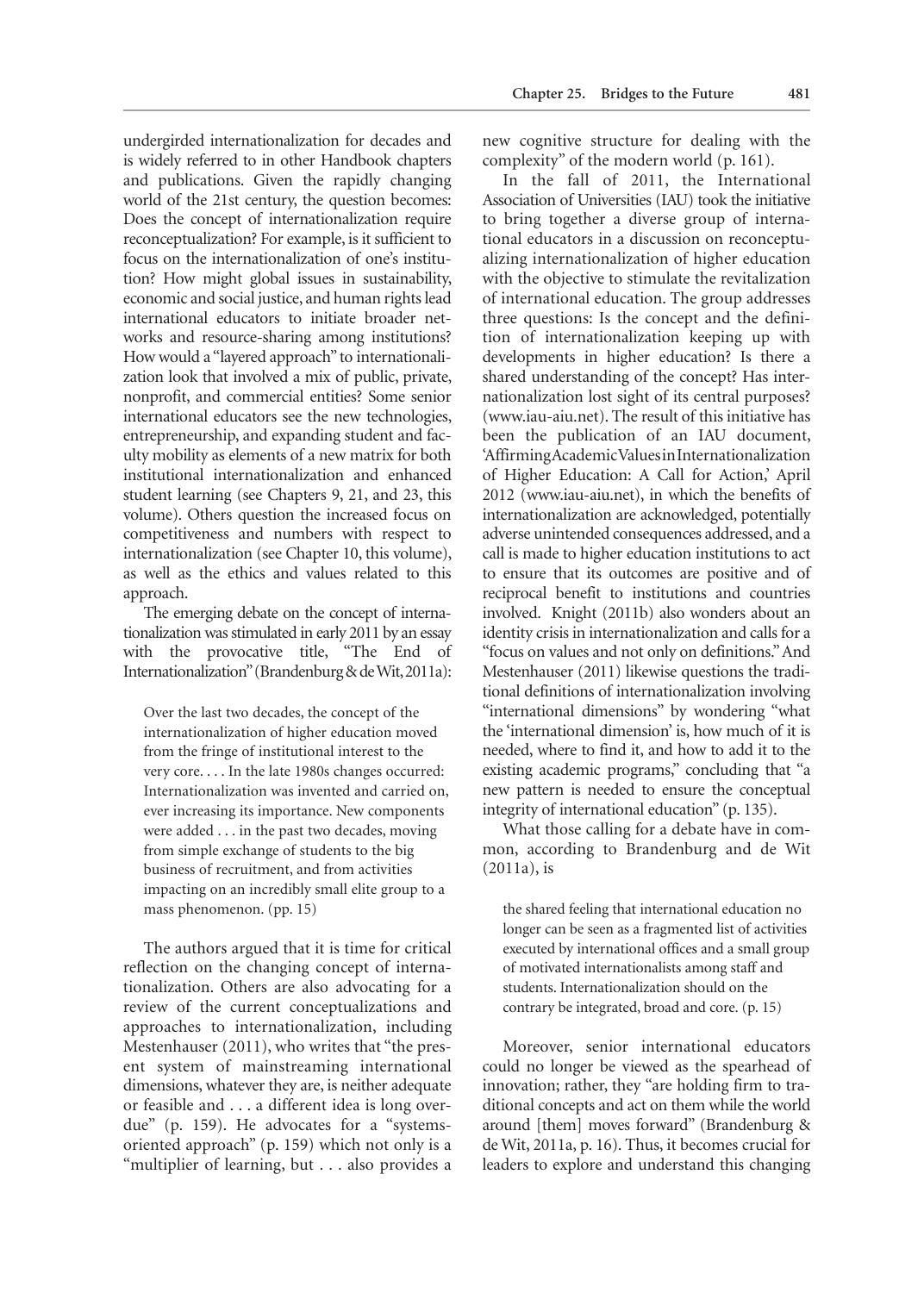nature of internationalization within higher education. However, it is important to explore multiple perspectives on this debate, which can be viewed as more of a "Western" debate as noted by Murray (2012), who states that

In many countries, there is an excited, healthy sense of only just beginning on internationalization. There is no sense of a "mid-life crisis" and at the same time there is a global recognition that "education is changing quite fundamentally and that we are entering a new era." (p. 21)

One phenomenon in the debate on the future of internationalization of higher education is the inclination to put new broad labels on the term: *mainstreaming, comprehensive, holistic, integrated,* and *deep internationalization* are some of the main ones used in recent writings and presentations (de Wit, 2011a; Hudzik, 2011). The underlying urge to broaden and deepen the notion of internationalization is understandable, but such endeavors may be counterproductive or, at a minimum, translate into continued use of familiar approaches, albeit with new labels. For example, an instrumental approach to internationalization has led to the *why* and *what* being overtaken by the *how* and *how much*. In many cases, what can be measured has become the end goal: more exchange, more degree mobility, and more recruitment (Brandenburg & de Wit, 2011a, 2011b; Deardorff, 2005; de Wit, 2011a, 2011b), although this has gradually been shifting beyond the *how much* to the more substantive goals and outcomes as discussed by Deardorff and Van Gaalen in Chapter 10, this volume.

Nonetheless, the instrumental focus has led to myths and misconceptions about what internationalization actually has meant. These myths may be grouped in various ways (de Wit, 2011b; Knight, 2011a).

• International students are effective agents of internationalization.

• An institution's international reputation is a good proxy for its quality.

• Internationalization is synonymous with: a specific programmatic or organizational strategy; teaching in the English language; study abroad; having many international students on campus; having just a few international students in the classroom; more and more international

subjects taught; or more international agreements and accreditations.

• Higher education is international by nature.

• Internationalization is an end in itself.

These various myths and misconceptions have been explored throughout this volume and are topics for critical reflection for international educators in the future. Those who advocate for internationalization must confront key issues in the future: What are internationalization's real accomplishments in terms of improving learning and students' readiness for the future? How does the changing global landscape force international educators and leaders to rethink internationalization as a "Western concept" or as the sole model for new (non-Western) players? How do leaders internationalize internationalization? (Sutton & Deardorff, 2012) What other viable approaches and models may be utilized? How are terms such as *intercultural, international,* and *global* related to core educational values? What are indeed the bridges to the future for students?

#### **Moving Forward**

Taking an even broader look at internationalization of higher education, it is helpful to examine some of the assumptions being made as to how what has been described in this volume and this chapter will all work in the future. There are larger issues at play that can greatly impact not just internationalization but higher education in general. For example, given the increasing innovations around technology, will the traditional "bricks and mortar" concept of universities remain a viable option for education, in a world of 24/7, "point, click, study," just-in-time training and asynchronous learning? Where will international education be in a world where the rate of information is expanding exponentially and shared through gaming, virtual reality, text messaging, social reading, and social networking? What formats, beyond traditional semester systems, may work best in educating the next generation? What is the value-added in maintaining centuries-old educational traditions at "brick-and-mortar" universities in the global world of the 21st century? What impact will there be with the increasing number of nonformal providers of education?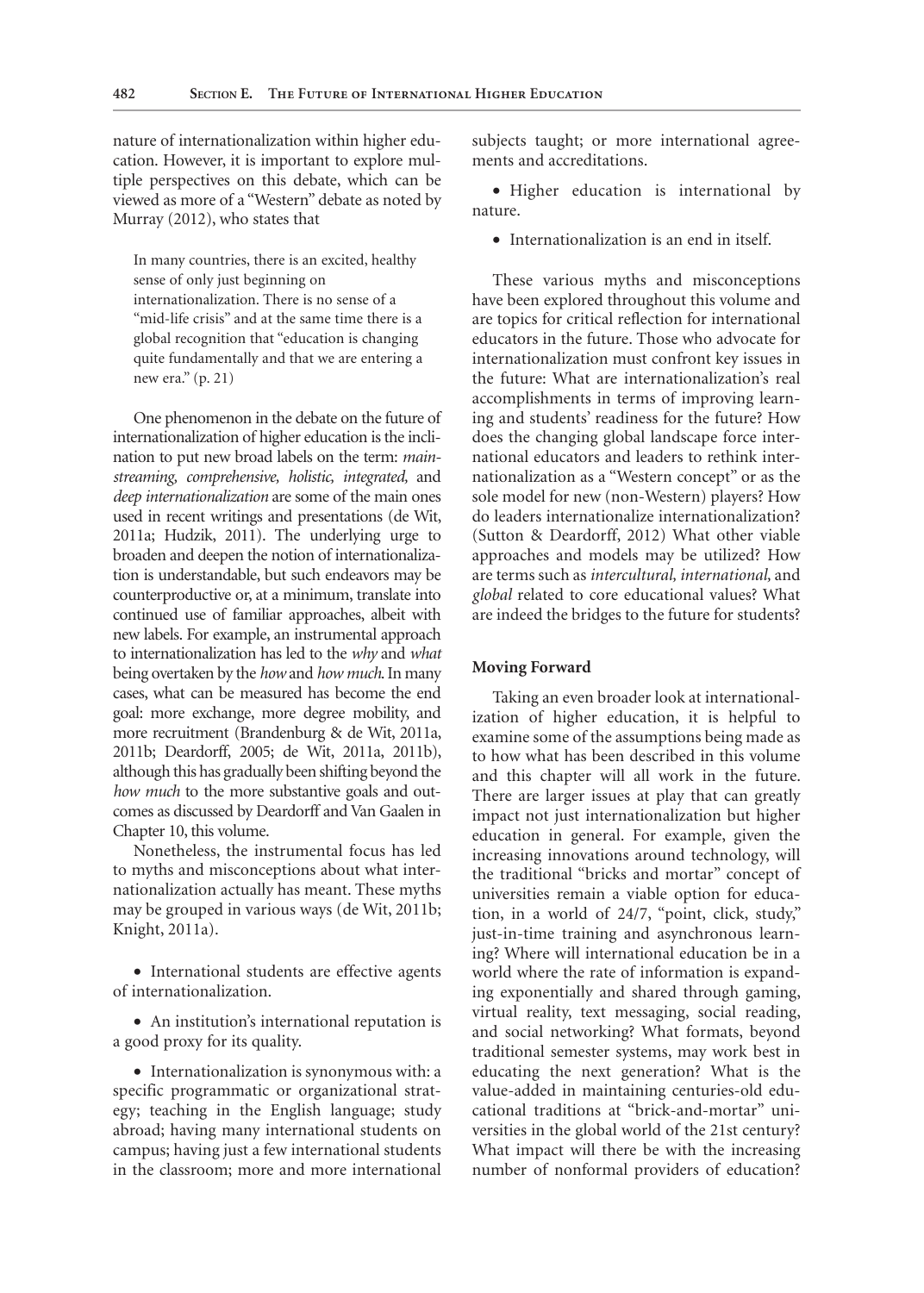For example, in the United States, the largest provider of professional development for science teachers is National Public Broadcasting, a public television network (Levine, 2010). And with the growing popularity of online educational venues, and other online ventures that are increasing the access to education, what are the implications for international education? How will international educators collaborate with nontraditional providers of education? How will higher education be re-imagined in a global context? Considering the future of higher education is crucial as leaders in international education envision how to achieve the preparation of global-ready students. Traditional ways of "doing international education" may no longer be viable. Innovation is needed in rethinking not only internationalization but also how it translates into a rapidly changing world. To that end, there is a danger that increased calls for homogenization of international education will stifle the innovation that is so greatly needed in the 21st century.

This Handbook has provided an overview of trends, issues, and opportunities and looked at the past, present, and future of internationalization in an effort to map the global landscape of international higher education. In the discussions found in these pages are many specific strategies for moving internationalization forward into the future. The words of Maurice Harari seem as appropriate now as when they were quoted in the predecessor to this volume (*Bridges to the Future:* Klasek, 1992), when he described an institution of the future as being one that has a

positive attitude toward understanding better other cultures and societies, learning more about the political and economic interconnectedness of humankind, a genuine desire in interacting with representatives of these other cultures and societies, a genuine desire to understand the major issues confronting the human and ecological survival of planet earth and to learn how to cooperate with others across national and cultural boundaries in seeking solutions to world problems. (Klasek, 1992, pp. 204–205)

May this handbook serve as a bridge to the future as higher education institutions seek to fulfill this vision.

#### **References**

- Altbach, P. (2002) Centres and peripheries in the academic profession: The special challenges of developing countries. In P. Altbach (Eds.), *The decline of the guru: The academic profession in developing and middle- income countries*. Boston: CIHE.
- American Council on Education (ACE). (2011). *Report of the blue ribbon panel on global engagement: Strength through global leadership and engagement.* Washington DC: Center for Internationalization and Global Engagement, American Council on Education.
- Aughenbaugh, S., Falk, D., Moss, S., & Shapiro, M. (2010). *Educating globally competent citizens: A tool kit for teaching seven revolutions.* Washington, DC: ISIS.
- Bhandari, R. (2012, February/March). Re-envisioning internationalization: International education for what? *IAU Horizons,* pp. 18–19.
- Boschini, V. J. (2011). Learning to change the world: Making international education core to the institutional mission. *AIEA: Presidential Perspectives.* Retrieved January 6, 2012, at http://www.aieaworld.org/publications/ PresidentialPerspectives.
- Brandenburg, U., & de Wit, H. (2011a). The end of internationalization. In *International Higher Education*, no. 62, pp. 15–16. Boston: Boston College Center for International Higher Education.
- Brandenburg, U., & de Wit, H.(2011b). Has international education lost its way? *The Chronicle of Higher Education*. 15 November 2011, blog. http://chronicle.com/blogs/ worldwise/has-international-education-lost -its-way/28891
- Brazilian Institute of Statistics and Geography. (2010). *Síntese de Indicadores Sociais Uma Análise das Condições de Vida da População Brasileira.* Retrieved from http://www.ibge.gov .br/home/estatistica/populacao/condicaodevida/ indicadoresminimos/sinteseindicsociais2010/ SIS\_2010.pdf
- Brunner, J. J. (2009). The Bologna Process from a Latin American perspective. *Journal of Studies in International Education, 13*(4), 417–438.
- Carvalho, J. (2009). *ENLACES: Propuesta para la Creación del Espacio Latinoamericano y Caribeño de Educación Superior.* Retrieved April 30, 2010, from www.iesalc.unesco.org.ve/.../ Jose\_Renato\_Carvalho\_texto.pdf
- Deardorff, D.K. (2005, May/June). Matter of logic? *International Educator,* pp. 26–31.
- de Wit, H. (2011a, Summer). Internationalization misconceptions. *International Higher Education*,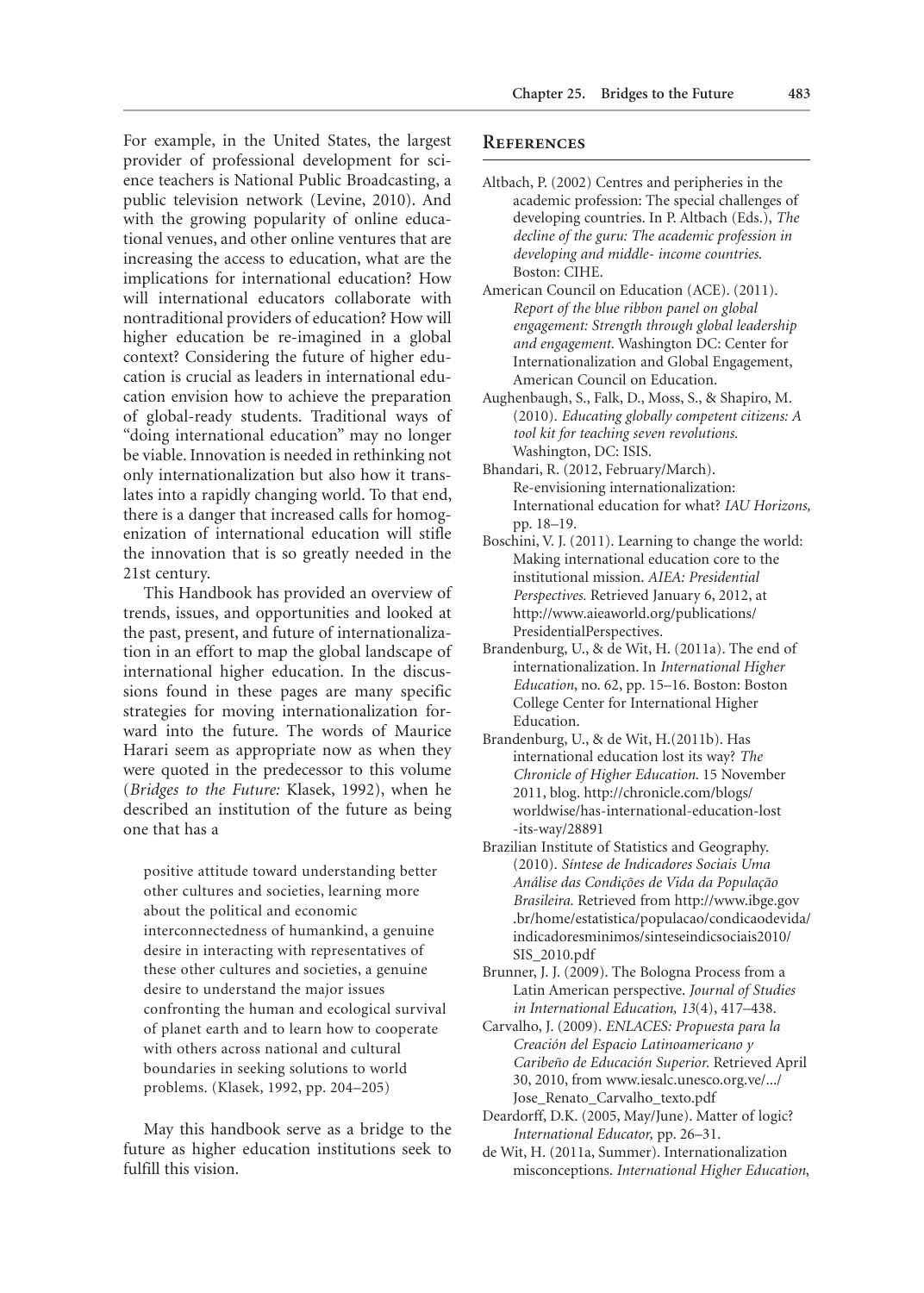no. 64, 6–7. Boston: Boston College Center for International Higher Education.

- de Wit, H. (2011b, October 23). Naming internationalisation will not revive it. *University World News*, Issue 0194.
- de Wit, H., Jaramillo, I., Gacel-Ávila, J., & Knight, J. (Eds.). (2005). *Higher education in Latin America*. Washington, DC: The World Bank.
- Egron-Polak, E., & Hudson, R. (Eds.). (2010). *Internationalisation of higher education: Global trends, regional perspectives: IAU 3rd global survey.* Paris: International Association of Universities.
- Frost, M. (2009). The new global student: Skip the SAT, save thousands on tuition and get a truly international education. New York: Three Rivers Press.
- Gacel-Ávila, J. (2005). Internationalization of higher education in Mexico. In H. de Wit (Ed.), *Higher education in Latin America* (pp. 239–279). Washington, DC: World Bank.
- Gacel-Ávila, J. (2007). The process of internationalization of Latin American higher education. *Journal of Studies in International Education, 11*(3/4), pp. 400–409.
- Gacel-Ávila, J. (2009). Joint and double degree programmes in Latin America: Patterns and trends. *The Observatory on Borderless Higher Education*.
- Gacel-Ávila, J. (2010). Factibilidad del Proceso de Bolonia en América Latina. In F. López Segrera & D. Rivarola (Eds.), *La Universidad ante los desafíos del siglo XXI.* Asunción, Paraguay.
- Gazzola, A. (2008). *Panorama de la Educación Superior en América Latina y el Caribe.* Presentación, IESALC-UNESCO, Cartagena de las Indias.
- Green, M. (2012, February/March). What is global citizenship and why does it matter? *IAU Horizons*, pp. 27–28.
- Heyl, J. (2011). Third-party program providers and education abroad: Partner or competitor? *AIEA Issue Brief.* Retrieved from www.aieaworld.org/ publications/contemporary-issues
- Holm-Nielsen, L., Thorn, K., Brunner, J. J., & Balán, J. (2005). Regional and international challenges to higher education in Latin America. In H. de Wit, I. Jaramillo, J. Gacel-Ávila, & J. Knight (Eds.), *Higher education in Latin America* (pp. 39-70). Washington, D.C.: The World Bank.
- Hudzik, J.. (2011). *Comprehensive internationalization*. Retrieved from www.nafsa.org/cizn
- Jaramillo, A. (2011). *Internationalization of higher education in MENA: Policy Issues associated with skills formation and mobility* (World Bank Report No: 63762-MNA). Washington, DC: World Bank.
- Jones, E., & de Wit, H. (2012). Globalization of Internationalization: Thematic and regional reflections on a traditional concept. *AUDEM: International Journal of Higher Education and Democracy, 3.*
- Jowi, J. O. (2009). Internationalization of higher education in Africa: Developments, emerging trends, issues, and policy implications. *Higher Education Policy, 22*(3), 263–281.
- Jowi, J. O. (2012, February/March). Re-thinking internationalization and what it portends for Africa. *IAH Horizon*s, p. 29.
- Jowi, J.O., Kiamba, C., & Some, D. K. (2008). Kenya. In D. Teferra & J. Knight (Eds.), *Higher education in Africa: The international dimension*  (pp. 238–261)*.* Accra/Boston: AAU/CIHE.
- Kishun, R. (2006). *Internationalisation of higher education in South Africa.* Durban, South Africa: IEASA.
- Klasek, C. (Ed.). (1992). *Bridges to the future.* Carbondale, IL: Association of International Education Administrators.
- Knight, J.. (2008). Higher education in turmoil: The changing world of internationalization. Rotterdam: Sense Publishers.
- Knight, J. (2011a). Five myths about internationalization. *International Higher Education 14*(63), 14–15. Boston: Boston College Center for International Higher Education.
- Knight, J. (2011b, August). Is internationalisation having an identity crisis? *IMHE Info* (p. 1). Paris: OECD/IMHE.
- Laus**,** S. P. (2009). Calidad y Acreditación en el MERCOSUR. In *SAFIRO II*. *Casos Prácticos para la Gestión de la Internacionalización en Universidades* (p. 163–179)*.* Alicante, España: Universidad de Alicante. Retrieved from http:// www.safironetwork.org/public\_documents/ SAFIRO%20II%20-%20libro.pdf
- Laus, S. P., & Morosini, M. (2005). L'internationalisation de l'enseignement supérieur au Brésil. In *L'Enseignement Supérieur en Amérique Latine. La dimension Internationale.* Washington, DC: OECD.
- Levine, A. (n.d.). *The future of colleges: Nine inevitable changes.* http://education.gsu.edu/ctl/ Programs/Future\_Colleges.htm
- Levine, A. (2010). *The future of higher education.*  Unpublished talk given at 2010 Association of International Education Administrators conference, Washington DC.
- Mestenhauser, J. (2011). *Reflections on the past, present, and future of internationalizing higher education: Discovering opportunities to meet the challenges.* Minneapolis: University of Minnesota.
- Ministry of Education, Culture, Sports, Science, and Technology (MEXT). (2011). *University*